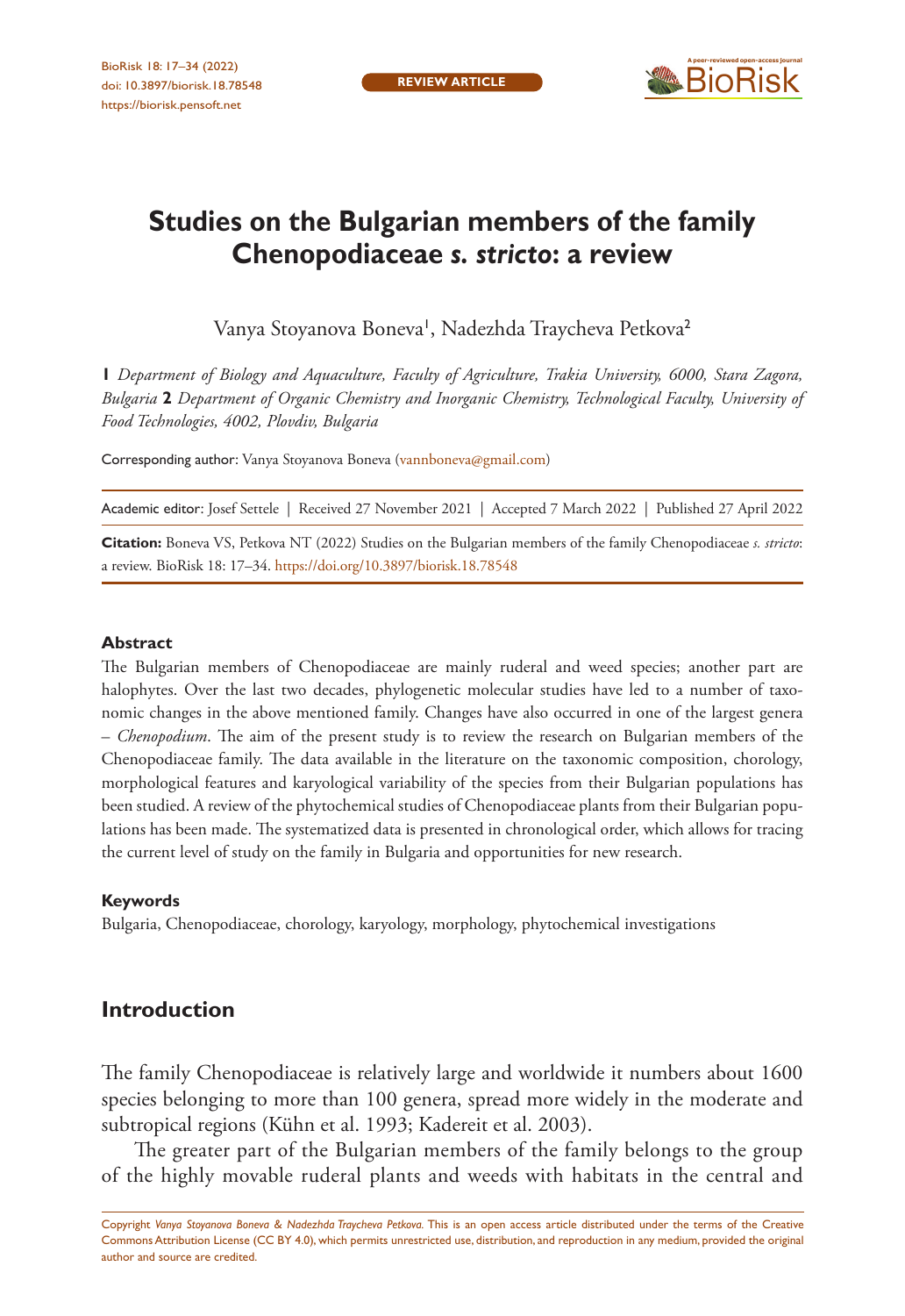southern part of the continent but having successfully spread in Bulgaria's thermal zone and in the western parts of its territory (Stefanov 1943). Their wide distribution is related to the ability of most species to grow under extreme conditions such as high air and soil temperature (Ilyin 1936). Some of the species are North American, North African or Australian and have spread over the territory of the country due to human activity. The last part is the number of species belonging to the Mediterranean and Boreal floral element, as well as those distributed on most of the continents. Another part of the Bulgarian members of the family are halophytes inhabiting the periodically flooded, muddy and sandy terrains on the periphery of the hyperhaline and, less frequently, the brackish Black Sea lakes. They form the communities of the annual halophytes in the Black Sea salt lakes (Tzonev and Gussev 2015). The globalization we have witnessed over the last two decades has led to the penetration of many foreign species, and molecular research has led to new taxonomic changes and decisions in the family.

The objective of the present study is to review the chorological, morphological, karyological, and phytochemical studies regarding the Bulgarian members of the family Chenopodiaceae.

# **Data about the taxonomic composition and distribution of the bulgarian members of the family Chenopodiaceae**

## Available literature from the last decades of the  $19<sup>th</sup>$  century

The first data about the distribution of the Bulgarian members of the family Chenopodiaceae was published in the 19<sup>th</sup> century by: Bornmüller (1888), Georgiev (1889), Yavashev (1890), Toshev (1895), and Urumov (1897). The information there occurring has been summarized by Velenovský (1891, 1898) in the two editions of his Flora bulgarica.

The 1<sup>st</sup> edn. of Flora bulgarica (Velenovský 1891) listed 28 Chenopodiaceae species belonging to 9 genera. Concerning *Chenopodium*, the following 12 species were reported: *C. bonus-henricus* L., *C. rubrum* L., *C. glaucum* L., *C. polyspermum* L. *C. hybridum* L., *C. murale* L., *C. urbicum* L., *C. album* L., *C. ficifolium* Sm., *C. opulifolium* Schrad., *C. vulvaria* L., *C. botrys* L. For *Atriplex* 4 representatives were reported, i.e. *A. rosea* L., *A. laciniata* L., *A. patula* L., and *A. hastata* L. The genus *Kochia* is represented by 4 species in Velenovský's work: *K. scoparia* Schrad., *K. prostrata* Schrad., *K. arenaria* Roth., and *K. sedoides* Schrad. Two species of *Camphorosma* (*C. monspeliaca* L. and *C. ovata* WK.) and two of *Suaeda* (*S. maritima* Dumort. and *S. altissima* Pall.) were recognized. Finally, just one species was given for four genera: *Beta trygina* B. K, *Blitum virgatum* L., *Salicornia herbacea* L, *Salsola kali* L.

In the 2nd edn. of Flora bulgarica Supplеmentum (Velenovský 1898) new information concerning the distribution has been included regarding: 6 species from genus *Chenopodium* – *C. bonus*-*henricus*, *C. hybridum*, *C. urbicum*, *C. botrys*, *C. vulvaria*, *C. album*; 3 species belonging to genus *Atriplex* – *A. rosea*, *A. patula*, *A. tatarica*;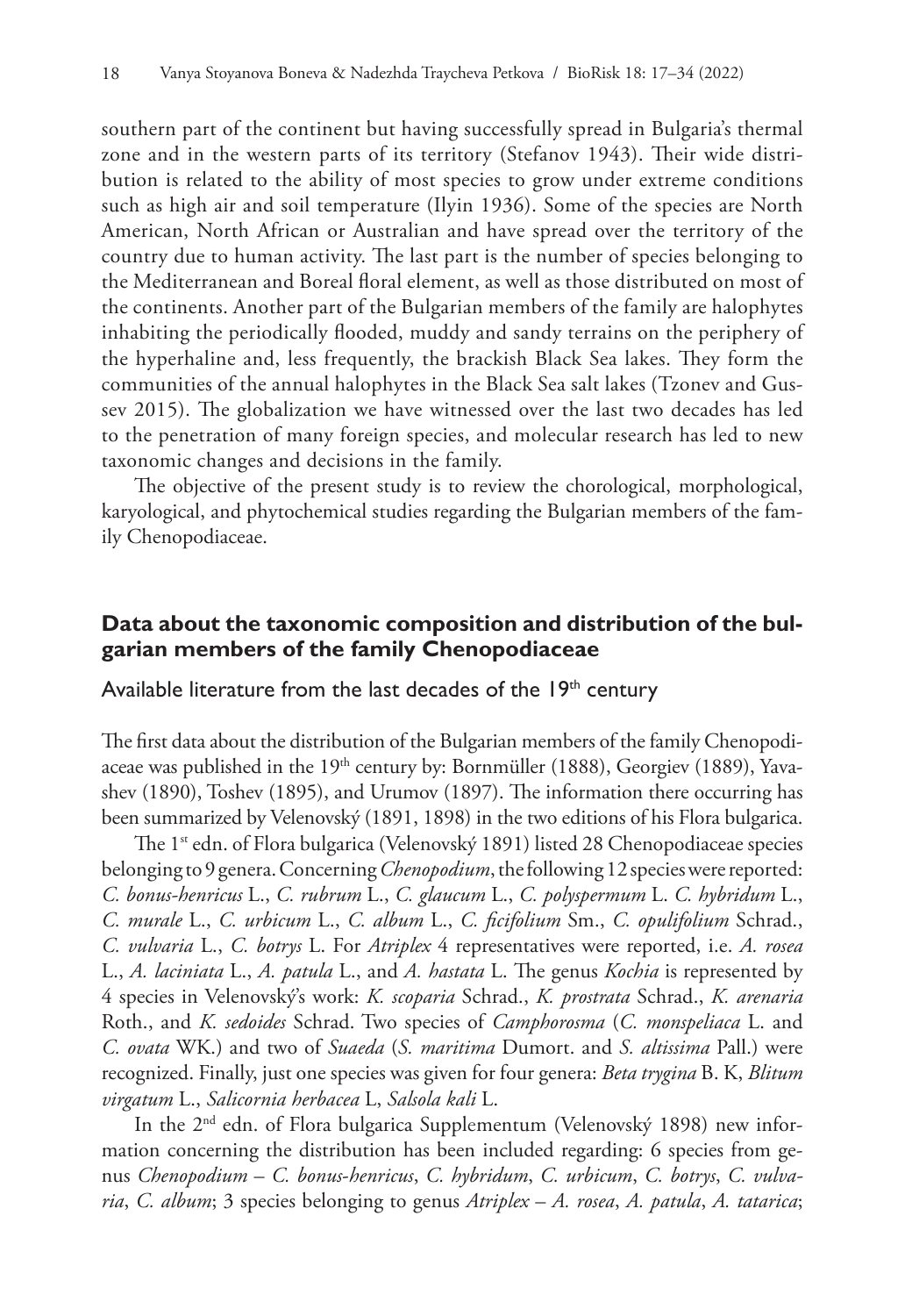2 species from genus *Beta* – *B. trygina*, *B. maritima* and 1 species from each of genus *Blitum* (*B. virgatum*), *Kochia* (*K. scoparia*), *Suaeda* (*S. heterophylla*), *Salsola* (*S. kali*).

Therefore, a total of 32 Chenopodiaceae species were reported for Bulgaria in the 19<sup>th</sup> century, including data about the distribution in the country.

# Available literature from the  $20<sup>th</sup>$  century

In the first two decades of the  $20<sup>th</sup>$  century the main source of information about the Bulgarian Chenopodiaceae species was works by Urumov (1901, 1904, 1905, 1906, 1908a, 1908b, 1908c, 1909, 1913, 1917, 1923), Kovachev (1903), Davidov (1904, 1905), Neichev (1905), Petkov (1907), Stranski (1921), and Yordanov (1923–1924).

The gathered chorological information was summarized in the  $1<sup>st</sup>$  edn. of Flora of Bulgaria (Stoyanov and Stefanov 1924), where family Chenopodiaceae is presented by 44 species and 13 genera. Cyclolobae C. A. Mey. comprises members of the following genera: *Atriplex* (7), *Bassia* (2), *Beta* (2), *Camphorosma* (3), *Chenopodium* (12), *Corispermum* (3), *Kochia* (3), *Polycnemum* (3 species), *Salicornia* (1), *Spinacia* (1). Spirolobae comprises 3 genera – *Petrosimonia* (1), *Salsola* (3), *Suaeda* (3).

In the period prior to the publication of the 2<sup>nd</sup> edn. of Flora of Bulgaria (Stoyanov and Stefanov 1933), data about the Chenopodiaceae plants was published mainly by Urumov (1926, 1928, 1929a, 1929b, 1930).

The 2nd edn. of the Flora of Bulgaria (Stoyanov and Stefanov 1933) reports 39 Chenopodiaceae species (13 genera): *Atriplex* (7), *Bassia* (2), *Beta* (2), *Camphorosma* (2), *Chenopodium* (12), *Corispermum* (3), *Kochia* (3), *Petrosimonia* (1), *Polycnemum* (3 species), *Salicornia* (1), *Salsola* (2), *Spinacia* (1), *Suaeda* (2).

From the members of the family included in the  $1<sup>st</sup>$  edn. of Flora of Bulgaria 5 of the species were removed: *Camphorosma ruthenicum* M.B., *Corispermum canescens* Kit., *Corispermum orientale* Lam., *Salsola toseffi* Urumov, and *Suaeda heterophylla* Bunge.

Later chorological data about the species in the family was published by Rechinger (1933), Urumov (1935), and Baev (1947) which were included in the  $3<sup>rd</sup>$  edn. of the Flora of Bulgaria (Stoyanov and Stefanov 1948). Forty one species of Chenopodiaceae are mentioned, belonging to 13 genera: *Atriplex* (7), *Bassia* (2), *Beta* (2), *Camphorosma* (2), *Chenopodium* (13), *Corispermum* (2), *Kochia* (3), *Petrosimonia* (1), *Polycnemum* (3), *Salicornia* (1), *Salsola* (2), *Spinacia* (1), *Suaeda* (2). In the same edition 2 new species of Bulgarian flora are included in family Chenopodiaceae – *Chenopodium opulifolium* Schrad. and *Corispermum hyssopifolium* L. *C. opulifolium* was mentioned as a ruderal plant widely spread in the country, while the second one was discovered in an area on the sands of the Danubian islands from the Belene group (isle of Milka and isle of Persina).

In subsequent years new data about the distribution and the ecology of Chenopodiaceae was found in works by Stoyanov et al. (1954), Kiryakov et al. (1951), and Kolev (1956, 1959).

The next edition  $(4<sup>th</sup>)$  of Flora of Bulgaria (Stoyanov et al. 1966) the author reported one new genus and species for Bulgaria, i.e. *Ceratocarpus arenarius*.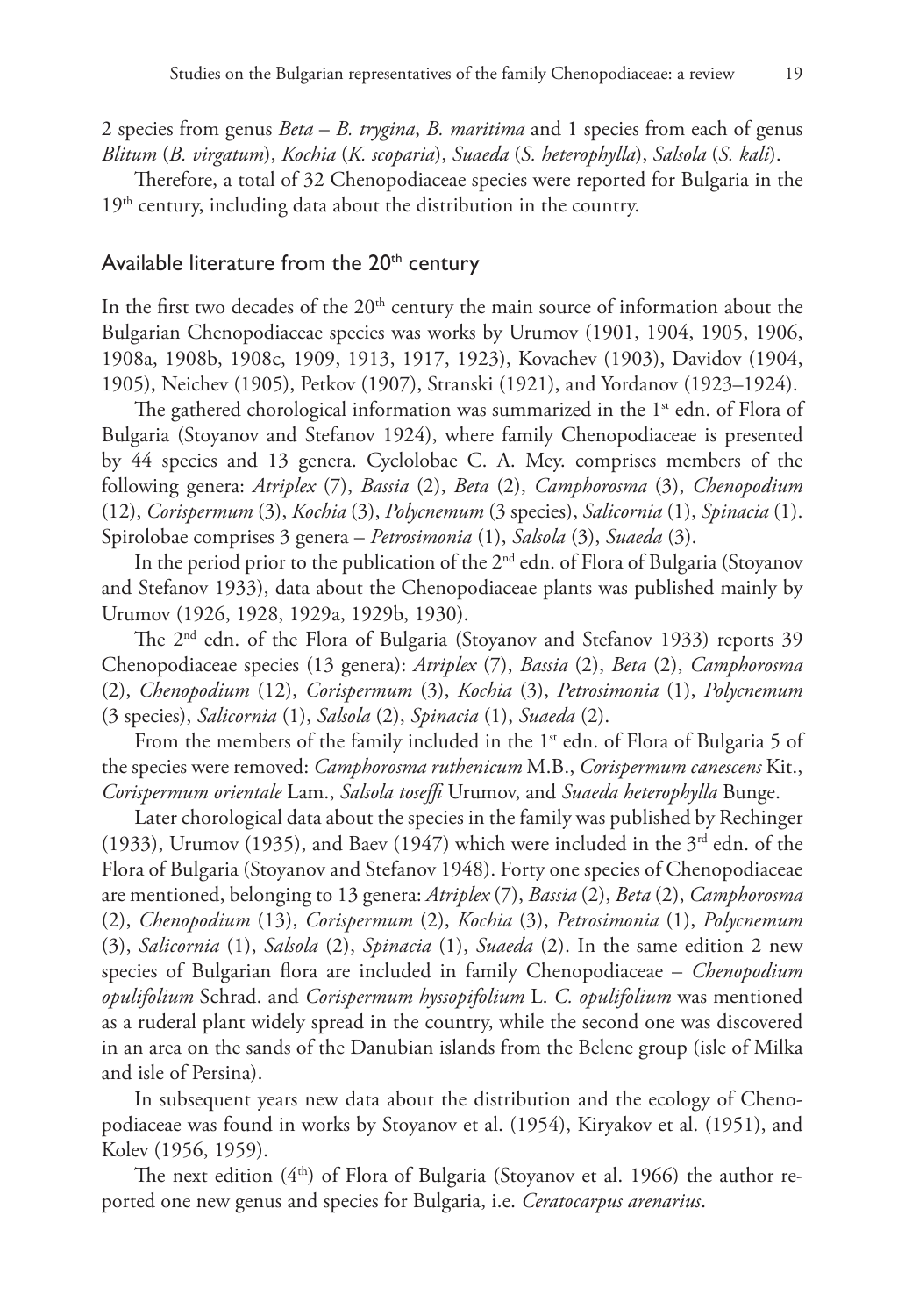The most exhaustive information about the family Chenopodiaceae in our country was given by Yordanov et al. (1966) in Flora of the People's Republic of Bulgaria. A total of 48 Chenopodiaceae species were reported, belonging to 15 genera: *Atriplex* (7), *Bassia* (2), *Beta* (2), *Camphorosma* (2), *Ceratocarpus* (1), *Chenopodium* (15), *Corispermum* (2), *Halimione* (2), *Kochia* (3), *Petrosimonia* (1), *Polycnemum* (3), *Salicornia* (2), *Salsola* (2), *Spinacia* (1), *Suaeda* (3). Members of the family are 4 cultivated species as well as *Atriplex hortensis*, *Spinacia oleracea*, *Beta vulgaris*, *Kochia scoparia*. *Chenopodium ambrosioides* was published as new species for the country and it was reported for the first time for the sands near Varna and the experimental field in Ovcha kupel.

Following the publication of Flora of the People's Republic of Bulgaria floristic reports have been presented supplementing the data about the family Chenopodiaceae in Bulgarian flora (Delipavlov and Dimitrov 1973; Panov 1975, 1987; Delipavlov and Cheshmedzhiev 1984; Cheshmedzhiev 1988; Meshinev et al. 1994).

Summarized studies about the family during that period are presented in the Field Guide to the vascular plants in Bulgaria (Andreev 1992), where Chenopodiaceae is represented by 48 species (14), as follows: *Atriplex* (8), *Bassia* (2), *Beta* (2), *Camphorosma* (2), *Ceratocarpus* (1), *Chenopodium* (16), *Corispermum* (2), *Halimione* (2), *Kochia* (2), *Petrosimonia* (1), *Polycnemum* (3), *Salicornia* (2), *Salsola* (2), *Suaeda* (3).

It is noted that *Bassia sedoides* distribution in Bulgaria has not been confirmed by Andreev (1992). The publication does not mention any cultivated species. Concerning the genus *Chenopodium*, a new record from the Northern Black Sea coast has been reported, i.e. *Chenopodium chenopodioides* (L.) Aellen. (= *C. botryoides* Sm.; see e.g., Iamonico 2014). Among the representatives of genus *Atriplex* two new species have been added to the national flora, i.e. *A. micrantha* (= *A. heterosperma*) and *A. halimus*. The first species is indicated as in doubt, whereas *A. halimus* has been reported for the Northern Black Sea coast. Philipova-Marinova et al. (1997) indicated *C. botryoides* as new for the country from the territory of Shabla Lake.

The summarized data from the studies about the Bulgarian members of the family Chenopodiaceae in the 20<sup>th</sup> century showed that the species diversity of the family comprised 48 species belonging to 14 genera.

## Available literature from the new millennium

Chorological studies of the members of Chenopodiaceae from the end of the  $20<sup>th</sup>$ century and the beginning of the 21<sup>st</sup> century have been published by Delipavlov and Cheshmedzhiev (2011). Fifty species have been listed for the family (15), as follows: *Atriplex* (8), *Bassia* (1), *Beta* (2), *Camphorosma* (2), *Ceratocarpus* (1), *Chenopodium* (17), *Corispermum* (2), *Halimione* (2), *Kochia* (3), *Petrosimonia* (1), *Polycnemum* (3), *Salicornia* (2), *Salsola* (2), *Spinacia* (1), *Suaeda* (3). The composition of the genus *Chenopodium* comprises the 16 species indicated by Andreev (1992) and 1 of the species published by Panov (1987) – *C. acuminatum* – confirmed for the Northern Black Sea coast. *Bassia sedoides* has been excluded from the genus *Bassia*. Four cultivated species were reported - *Atriplex hortensis*, *Spinacia oleracea*, *Beta vulgaris*, *Kochia scoparia*.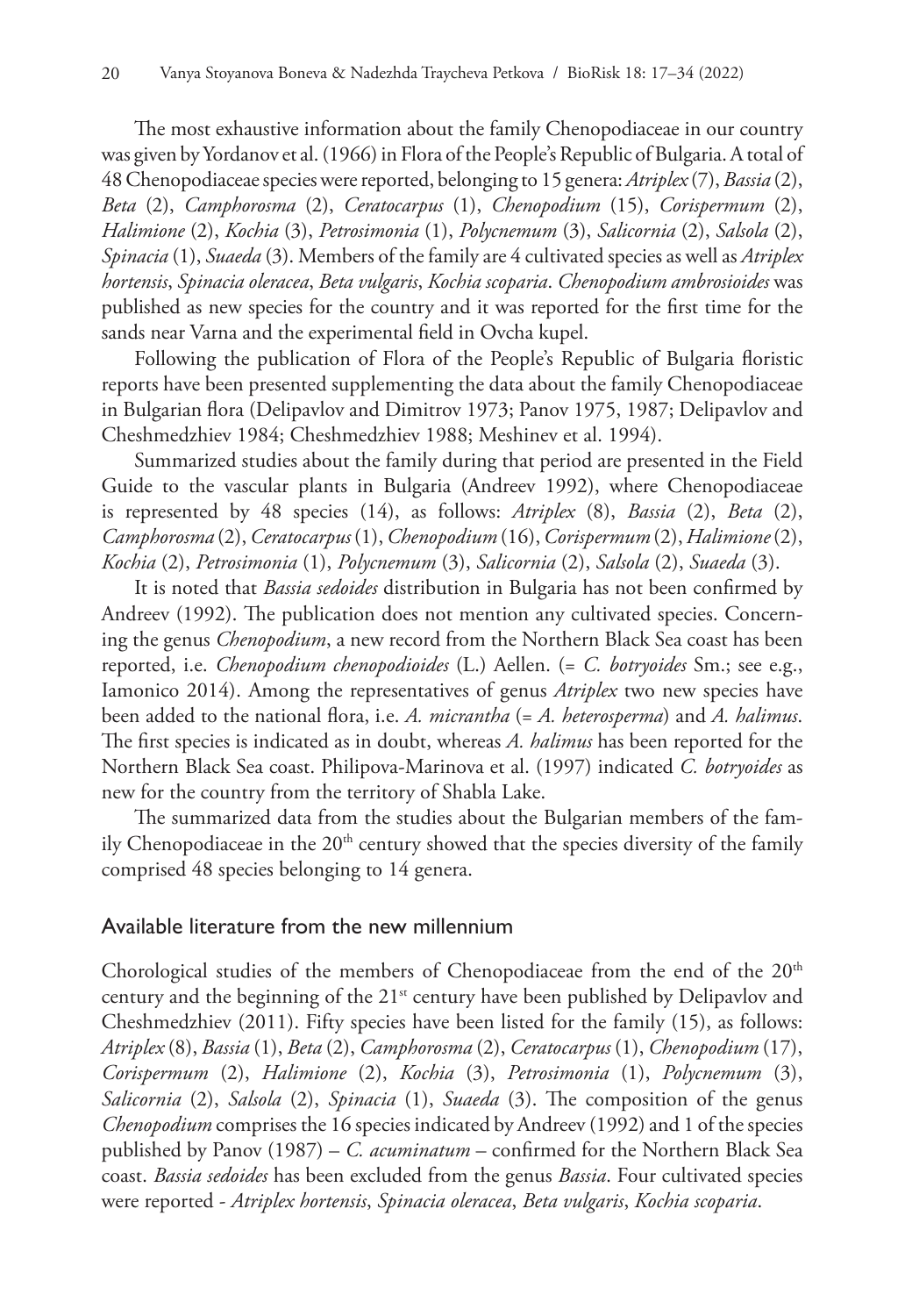Conspectus of the Bulgarian vascular flora by Assyov and Petrova (2006) registered 50 species of Chenopodiaceae belonging to 13 genera: *Atriplex* (9), *Bassia* (1), *Beta* (2), *Camphorosma* (2), *Chenopodium* (18 species), *Corispermum* (2), *Halimione* (2), *Kochia* (3), *Petrosimonia* (1), *Polycnemum* (3), *Salicornia* (2), *Salsola* (2), *Suaeda* (3). The composition of genus *Chenopodium* included 1 new species for the country, *C. schraderianum* Schult.

Five Chenopodiaceae species are protected by the Biological Diversity Act (2007): *Bassia hirsuta*, *Halimione pedunculata*, *H. portulacoides*, *Petrosimonia brachiata*, and *Suaeda heterophylla*. The Red Data Book of the Republic of Bulgaria (Peev et al.2015) includes 4 species, i.e. *B. hirsuta*, *Corispermum marschalii*, *P. brachiata*, and *S. heterophylla*. *B. hirsutа* and *C. marschalii* have been referred to the IUCN category EN (endangered), whereas *P. brachiata* and *S. heterophylla* are assessed as CE (critically endangered). *B. hirsuta*, *P. brachiatа* and *S. heterophylla* are part of the communities of annual halophytes in the salty lakes along the Black Sea coast. The annual halophyte communities are among the protected natural habitats pursuant to Directive 92/43/ EEC (1992). The habitat is included in Annex 1 of Biological Diversity Act (2007) and in the Red Data Book of the Republic of Bulgaria by Tzonev and Gussev (2015) in the category "endangered" habitat. The data about *B. hirsutа*, *P. brachiata*, and *S. heterophylla* populations are found in some works concerning the Black Sea coast vegetation and in the protected area management plans of Burgas wetlands (Michev et al. 2003; Grozeva et al. 2004; Grozeva 2004, 2005; Tzonev et al. 2008; Stoyanov 2009; Todorova et al. 2014).

In the last decade the genus *Chenopodium* has been subject to a number of studies resulting in changes in the species composition of both the genus and the family Chenopodiaceae. Grozeva (2007a) reported a new species for the country *Chenopodium pumilio*. Based on a taxonomic revision Grozeva (2009) suggested *Chenopodium acuminatum* to be deleted from the members of the Bulgarian flora as incorrectly identified. This change was later recorded by Assyov et al. (2012).

Six new species and one subspecies from the genus *Chenopodium* (*C. strictum* Roth, *C. striatiforme* Murr, *C. album* subsp. *pedunculare* (Bertol.) Arcang., *C. pratericola* Rydb., *C. probstii* Aellen, and *C. missouriense* Aellen) have been reported for the Bulgarian flora by Grozeva (2009, 2010a, 2010b, 2012a, 2012b).

The changes that had occurred in the taxonomic composition of Chenopodiaceae have been recorded in the 4<sup>th</sup> edn. of Conspectus of Bulgarian vascular flora (Assyov et al. 2012), where 56 species (14 genera) are listed as follows: *Atriplex* (9), *Bassia* (1), *Beta* (2), *Camphorosma* (2), *Ceratocarpus* (1), *Chenopodium* (23), *Corispermum* (2), *Kochia* (3), *Petrosimonia* (1), *Polycnemum* (3 species), *Salicornia* (2), *Salsola* (3), *Spinacia* (1), *Suaeda* (3).

The Euro+Med Plant Base (Uotila 2011) reported 53 species and 19 genera for Bulgaria: *Atriplex* (8), *Bassia* (4), *Beta* (2), *Blitum* (2), *Camphorosma* (2), *Ceratocarpus* (1), *Chenopodiastrum* (2), *Chenopodium* (6), *Corispermum* (2), *Dysphania* (4), *Halimione* (2), *Lipandra* (1), *Oxybasis* (4), *Petrosimonia* (1), *Polycnemum* (3 species), *Salicornia* (2), *Salsola* (2), *Spinacia* (1), *Suaeda* (3). The differences in the composition of genus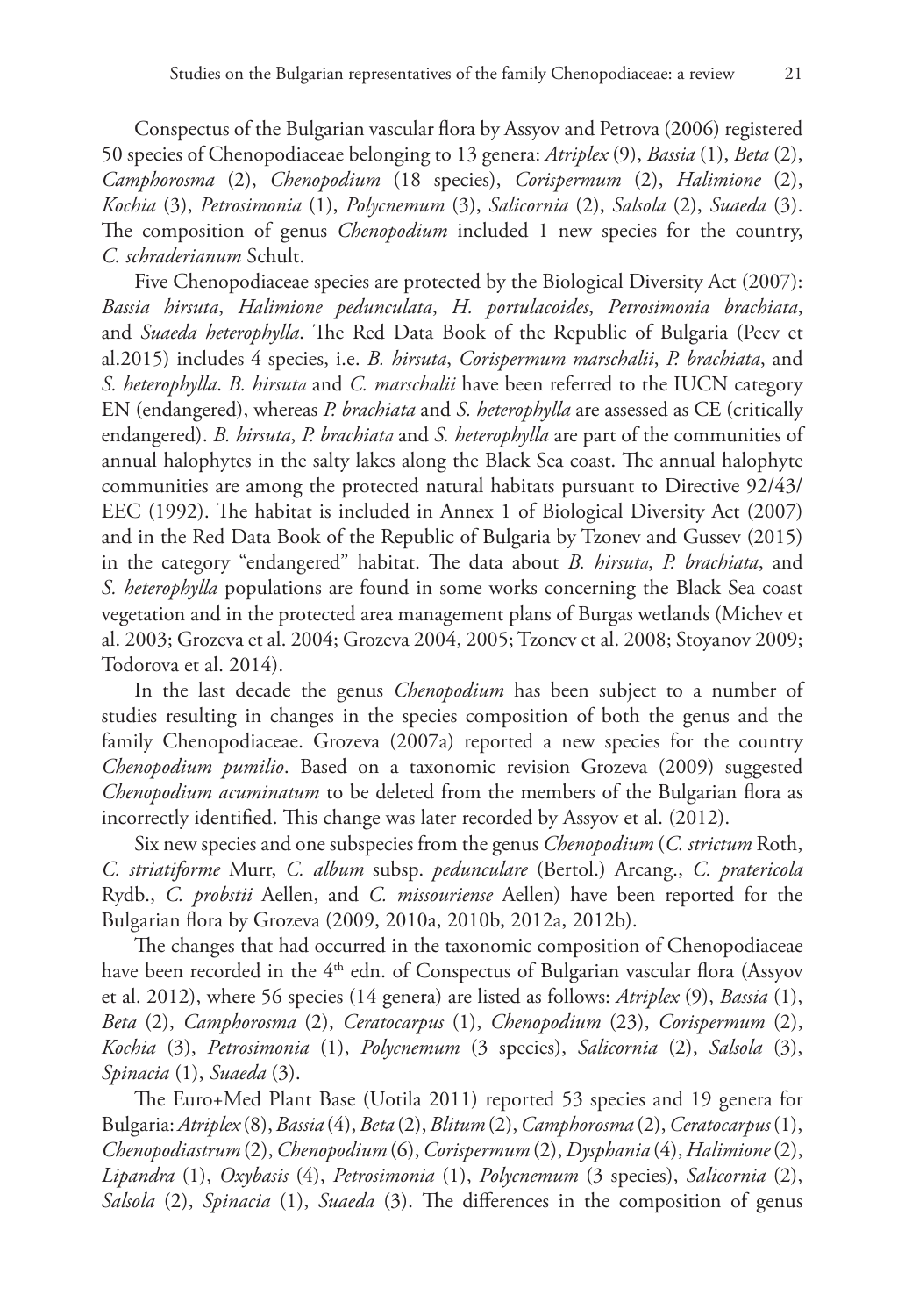*Chenopodium* between Conspectus of Bulgarian vascular flora (Assyov et al. 2012) and The Euro+Med Plant Base (Uotila 2011) are because Euro+Med Plant Base (Uotila 2011) gives the composition of *Chenopodium s. str.*, including the genera *Blitum*, *Chenopodiastrum*, *Dysphania*, *Lipandra*, *Oxybasis*, while Conspectus of Bulgarian vascular flora (Assyov et al. 2012) presents *Chenopodium s. lat*.

From data by Grozeva (2018b) the family Chenopodiaceae is represented in Bulgarian flora by 51 species and 2 subspecies [*Chenopodium strictum* subsp. *striatiforme* (Murr) Uotila and *C. album* subsp. *pedunculare* (Bertol.) Arcang.] and the author does not include the cultivated species *Bеta vulgaris* and *Spinacia oleracea* in the species composition.

The summarized data about the taxonomic composition of family Chenopodiaceae is presented in Table 1.

# **Morphological studies on members of Chenopodiaceae in Bulgar-ia**

Detailed studies on the morphology of Chenopodiaceae in Bulgaria were conducted, mainly on *Chenopodium s. lat.* In particular, the following species were investigated: *Chenopodium album* and *Dysphania botrys* from 18 populations (Grozeva and Cvetanova 2008), *Blitum bonus-henricus* from 10 populations with ecological notes (Grozeva and Cvetanova 2011) and distribution in the country (Grozeva 2011), *C. pratericola* (Grozeva 2012a), the genus *Dysphania* (Grozeva and Cvetanova 2013), *C. probstii* and *C. missouriense* (Grozeva 2014), *Blitum virgatum* (Grozeva and Cvetanova 2016). Further taxa studies were *Bassia hirsutа* (Grozeva and Todorova 2014) and *Petrosimonia brachiata* (Grozeva et al. 2019a).

## **Karyological studies on Chenopodiaceae in Bulgaria**

The first karyological data about Chenopodiaceae in Bulgaria was published by Markova (1968) on *Dysphania multifida* (population from the Danubian plain) resulting in a tetraploid chromosome number  $2n = 36$ . These data was later confirmed by Grozeva and Stoeva (2006) on populations of the species from Sredna Gora Mountain, the Eastern Rhodopes and the Thracian lowland and by Grozeva and Cvetanova (2013) on populations from the Central Stara planina, the Danubian plain and the Thracian lowland.

Kožuharov and Kuzmanov (1969) specified for *Suaeda altissima* diploid chromosome number  $2n = 18$  for populations from the Southern Black Sea coast and these data were confirmed by Grozeva (2010a, 2015a, 2015b).

Cheshmedzhiev (1976) published for *Beta trigyna* populations from Eastern Stara planina hexaploid chromosome number 2*n* = 54.

Popova and Ceschmedjiev (1978) reported for *Kochia scoparia* population from the experimental field of Agricultural University of Plovdiv diploid chromosome number 2*n* = 18. These data were confirmed by Grozeva (2015a, 2015b) for a population of the species from the Thracian lowland.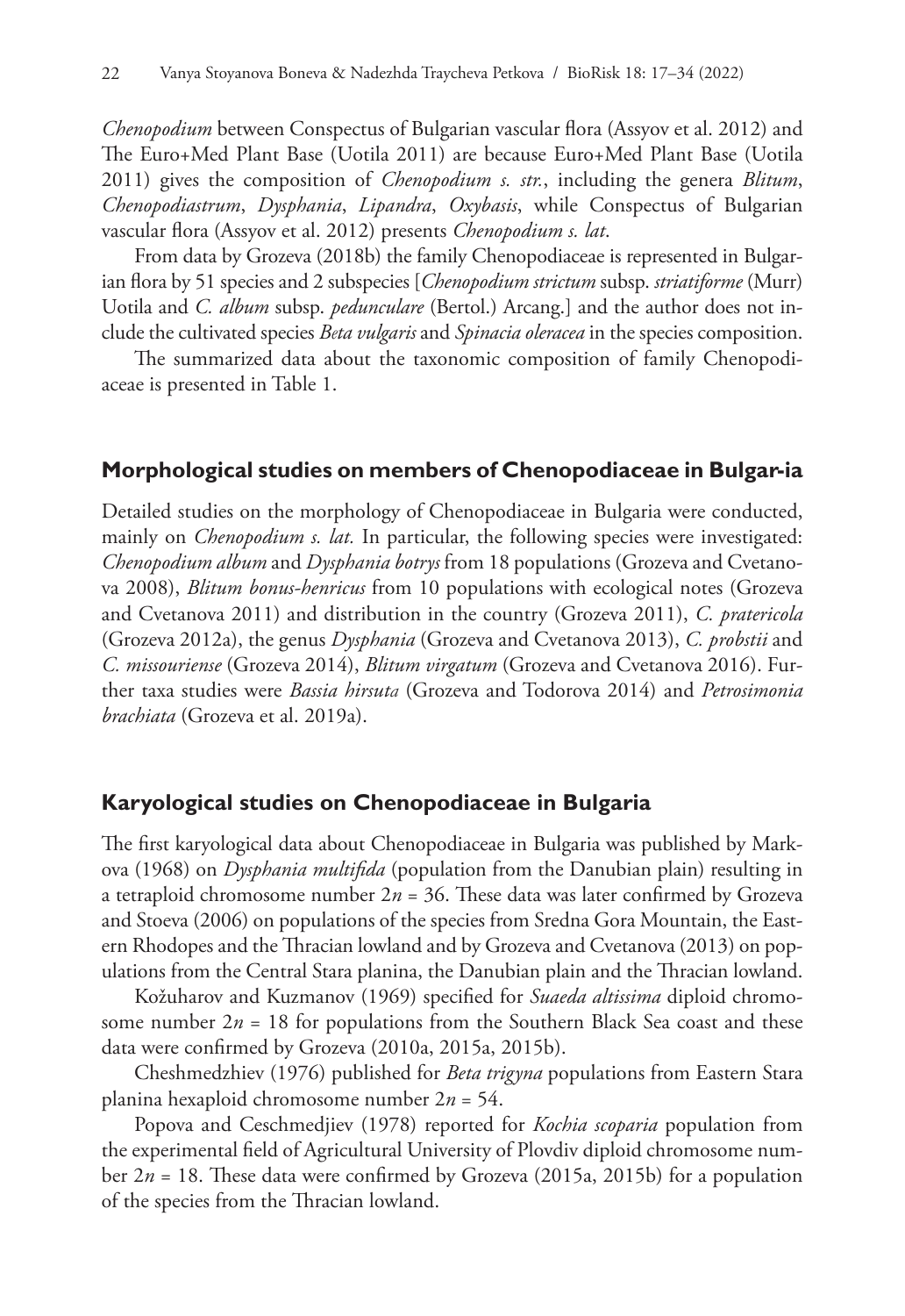| Genus              | Species                                                                                                                                                          | References for nomen-      |
|--------------------|------------------------------------------------------------------------------------------------------------------------------------------------------------------|----------------------------|
|                    |                                                                                                                                                                  | clature                    |
| 1. Beta            | Beta trigyna Waldst. & Kit., Beta vulgaris L. subsp. maritima (L.) Arcang.                                                                                       | Iamonico (2019)            |
| 2. Bassia          | Bassia hirsuta (L.) Asch., Bassia laniflora (S.G.Gmel) A. J. Scott. (= Salsola                                                                                   | <b>Uotila</b> (2011)       |
|                    | laniflora S.G.Gmel), Bassia prostrata (L.) Beck (= Kochia prostrata (L.) Schrad.),                                                                               |                            |
|                    | <i>Bassia scoparia</i> (L.) A. J. Scott (= Kochia scoparia (L.) Schrad.)                                                                                         |                            |
| 3. Camphorosma     | Camphorosma annua Pall., Camphorosma monspeliaca L. subsp. monspeliaca                                                                                           | Uotila (2011)              |
| 4. Atriplex        | Atriplex prostrata DC. (= A. hastata L.), A. micrantha Lebed. (= A. heterosperma                                                                                 | Kadereit et al. (2010),    |
|                    | Bunge) subsp. <i>micrantha, A. hortensis</i> L., A. sagittata Borkh. (= A. nitens Sch-                                                                           | <b>Uotila</b> (2011)       |
|                    | kuhr), A. oblongifolia Walds. & Kit., A. patula L., A. rosea L., A. tatarica L.                                                                                  |                            |
| 5. Blitum          | Blitum bonus-henricus (L.) Rchb. (= Chenopodium bonus-henricus), Blitum                                                                                          | Fuentes-Bazan et al.       |
|                    | virgatum L. (= Chenopodium foliosum (Moench) Asch.)                                                                                                              | (2012)                     |
| 6. Ceratocarpus    | Ceratocarpus arenarius L.                                                                                                                                        | <b>Uotila</b> (2011)       |
| 7. Chenopodiastrum | Chenopodiastrum murale (L.) S. Fuentes, Uotila & Borsch (= Chenopodium                                                                                           | Fuentes-Bazan et al.       |
|                    | murale), <i>Chenopodiastrum hybridum</i> (L.) S. Fuentes, Uotila & Borsch. (= Che-                                                                               | (2012)                     |
|                    | nopodium hybridum L.)                                                                                                                                            |                            |
| 8. Chenopodium     | Chenopodium vulvaria L., Chenopodium ficifolium Sm.,                                                                                                             | Fuentes-Bazan et al.       |
|                    | Chenopodium pratericola Rydb., Chenopodium betaceum Andrz. (= C. strictum                                                                                        | (2012) Mosyakin (2018,     |
|                    | Roth s.lat.), <i>Chenopodium opulifolium</i> Schrad. ex W.D.J.Koch & Ziz, <i>Chenopo-</i>                                                                        | for C. Betaceum) Iamo-     |
|                    | dium missouriense Aellen, Chenopodium probstii Aellen, Chenopodium album                                                                                         | nico & Mosyakin (2018,     |
|                    | L., <i>Chenopodium album subsp. pedunculare</i> (Bertol.) Arcang. (= C. pedunculare)                                                                             | for <i>C. album</i> subsp. |
|                    |                                                                                                                                                                  | pedunculare)               |
| 9. Corispermum     | Corispermum nitidum Kit. Ex Schult.                                                                                                                              |                            |
| 10. Dysphania      | Dysphania ambrosioides (L.) Mosyakin et Clements L. (= Chenopodium ambro-                                                                                        | Fuentes-Bazan et al.       |
|                    | sioides L.), Dysphania botrys (L.) Mosyakin et Clements (= C. botrys L.), Dyspha-                                                                                | (2012)                     |
|                    | nia multifida (L.) Mosyakin et Clements (= C. multifidum L.), Dysphania pumi-<br>lio (R. Br.) Mosyakin et Clements (= C. pumilio R. Br.), Dysphania schraderiana |                            |
|                    | (Schult.) Mosyakin et Clements (= C. schraderianum Schult.)                                                                                                      |                            |
| 11. Halimione      | Halimione pedunculata (L.) Aellen (basionym?), Halimione portulacoides (L.)                                                                                      | Kadereit et al. (2010)     |
|                    | Aellen (basionym?)                                                                                                                                               |                            |
| 12. Lipandra       | Lipandra polysperma (L.) S. Fuentes, Uotila & Borsch (=Chenopodium polysper-                                                                                     |                            |
|                    | mum L.)                                                                                                                                                          |                            |
| 13. Oxybasis       | Oxybasis chenopodioides (L. ) S. Fuentes, Uotila & Borsch                                                                                                        | Fuentes-Bazan et al.       |
|                    | (= Chenopodium chenopodioides L.), Oxybasis glauca (L.) S. Fuentes, Uotila &                                                                                     | (2012)                     |
|                    | Borsch (= C. glaucum L.), Oxybasis rubra (L.) S. Fuentes, Uotila & Borsch (= C.                                                                                  |                            |
|                    | rubrum L.), Oxybasis urbica                                                                                                                                      |                            |
|                    | (L.) S.Fuentes, Uotila & Borsch (= C, urbicum L.)                                                                                                                |                            |
| 14. Salicornia     | Salicornia europaea L. subsp. europaea, Salicornia perennans Willd. subsp.                                                                                       | Kadereit et al. (2012)     |
|                    | perennans                                                                                                                                                        |                            |
| 15. Petrosimonia   | Petrosimonia brachiata Bunge                                                                                                                                     | Uotila (2011)              |
| 16. Salsola        | Salsola tragus L. (= S. ruthenica Iljin), Salsola soda L.                                                                                                        | Akhani et al. (2007)       |
| 17. Suaeda         | Suaeda altissima (L.) Pall., Suaeda maritima (L.) Dumort.,                                                                                                       | Uotila (2011)              |
|                    | Suaeda heterophylla Bunge                                                                                                                                        |                            |
| 18. Polycnemum     | Polycnemum arvense L., Polycnemum heuffelii Lang., Polycnemum majus                                                                                              | Masson & Kadereit          |
|                    | A.Braun                                                                                                                                                          | (2013)                     |
| 19. Spinacia       | Spinacia oleracea L.                                                                                                                                             |                            |

Table 1. List of members belonging to the family Chenopodiaceae, according to literature dates.

Van Loon and Van Setten (1982) reported for *Blitum bonus-henricus* population from Rila mountain tetraploid chromosome number 2*n* = 36. These data were confirmed by Grozeva and Stoeva (2006) for populations from the Western Rhodopes, Pirin and Central Stara planina and by Grozeva and Cvetanova (2011) for populations from the Central Rhodopes, Western Stara planina, Rila, Slavyanka, and Vitosha mountains.

Van Loon and Van Setten (1982) reported for *Blitum virgatum* populations from Shipka, Central Stara planina diploid chromosome number 2*n* = 18. These data were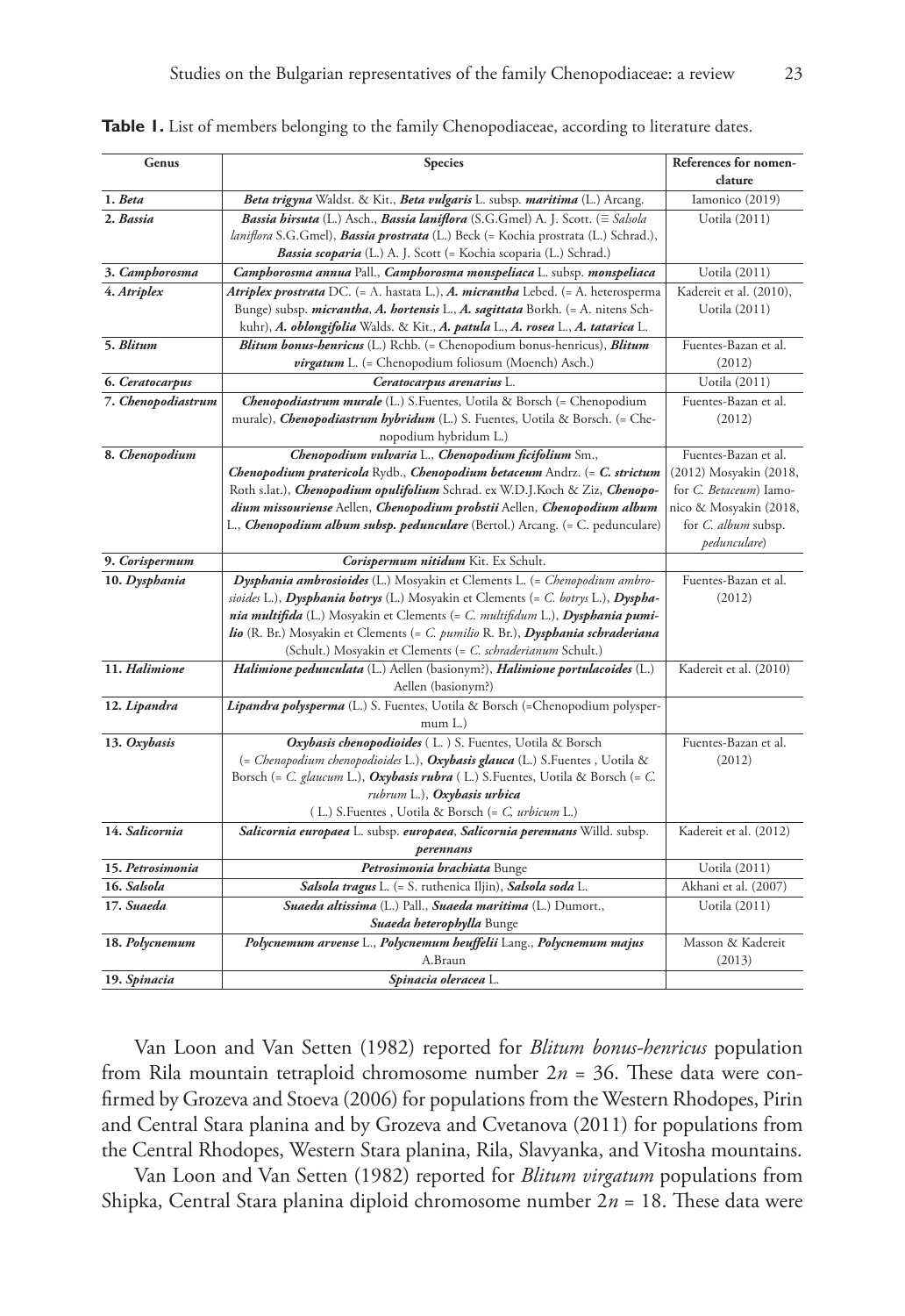confirmed by Grozeva and Stoeva (2006) for other populations of the species from Central Stara planina, Western Rhodopes and Tundzha hilly country by Grozeva and Cvetanova (2016) as well as for populations from Rila, Western and Central Rhodopes, Belasitsa, Tundzha hilly country.

Grozeva and Stoeva (2006) published for the first time chromosome numbers for 4 species from the family Chenopodiaceae, as follows: diploid chromosome number 2*n* = 18 for *Bassia hirsuta* and *Corispermum nitidum* for populations from the Southern Black Sea coast and for *Dysphania botrys* from the Danubian plain, North-Eastern Bulgaria and Central Stara planina; tetraploid chromosome number  $2n = 32$  for *Dysphania ambrosioides* populations from the Danubian plain and the Thracian lowland.

Grozeva (2007b) reported for the first time diploid chromosome number  $2n = 18$ from the Bulgarian populations of 8 species: *Oxybasis chenopodioides* from the Northern Black Sea coast; *Chenopodiastrum hybridum* from the Southern Black Sea coast; Danubian plain and the Eastern Rhodopes; *O. glauca* from the Northern Black Sea coast and the Danubian plain; *C. murale* from Central and Eastern Stara planina; *O. rubra* from North-Eastern Bulgaria; *Lipandra polysperma* from Eastern Sredna gora, Strandzha and Thracian lowland; *C. ficifolium* from the Northern Black Sea coast, North-Eastern Bulgaria and Thracian lowland; *Atriplex tatarica* from the Southern Black Sea coast (Grozeva 2007b). For the newly established species *Dysphania pumilio* diploid chromosome number  $2n = 18$  was published (Grozeva 2007b) and for the 2 new for the country North American species *Chenopodium missouriense* and *C. probstii* – hexaploid chromosome number 2*n* = 54 (Grozeva 2010a). The chromosome number for 3 species was reported for the first time: *A.hastata* 2*n* = 18 from the Danubian plain and the Thracian lowland, *A. patula* 2*n* = 36 from the Eastern Rhodopes and Eastern Sredna Gora, *Suaeda maritima* 2*n* = 36 from the Southern Black Sea coast (Grozeva 2010a).

Grozeva (2010b) published for the first time data about the chromosome number of 7 species from the genera: *Atriplex* (*A. nitens*, *A. rosea*, *A. hortensis*, *A. oblongifolia*), *Chenopodium* (*C. opulifolium*, *C. urbicum*, *C. vulvaria*) and *Oxybaisis* (*O. urbica*). Diploid chromosome number 2*n* = 18 was established for populations of: *A. nitens* from the Eastern Rhodopes; *A. rosea* from the Southern Black Sea coast and the Thracian lowland; *A. hortensis* from the Danubian plain and the Thracian lowland; *O. urbica* from North-East Bulgaria; *C. vulvaria* from the Eastern Rhodopes. Tetraploid chromosome number 2*n* = 36 was registered for populations of *A. oblongifolia* from the Thracian lowland and hexaploid chromosome number 2*n* = 54 for *C. opulifolium* populations from North-Eastern Bulgaria and the Thracian lowland.

For the newly established for the Bulgarian flora species *Chenopodium pratericola* diploid chromosome number 2*n* = 18 was reported (Grozeva 2012a).

Grozeva (2012b) reported for the first time data about the chromosome number of *Chenopodium album subsp. album*, *C. album* subsp. *pedunculare*, *C. betaceum* (sub. *C. striatiforme* and *C. strictum*), and *Suaeda heterophylla*. For *C. album* populations from the Northern Black Sea coast, Eastern Rhodopes and the Thracian lowland and for *C. album* subsp. *pedunculare* from the Northern Black Sea coast hexaploid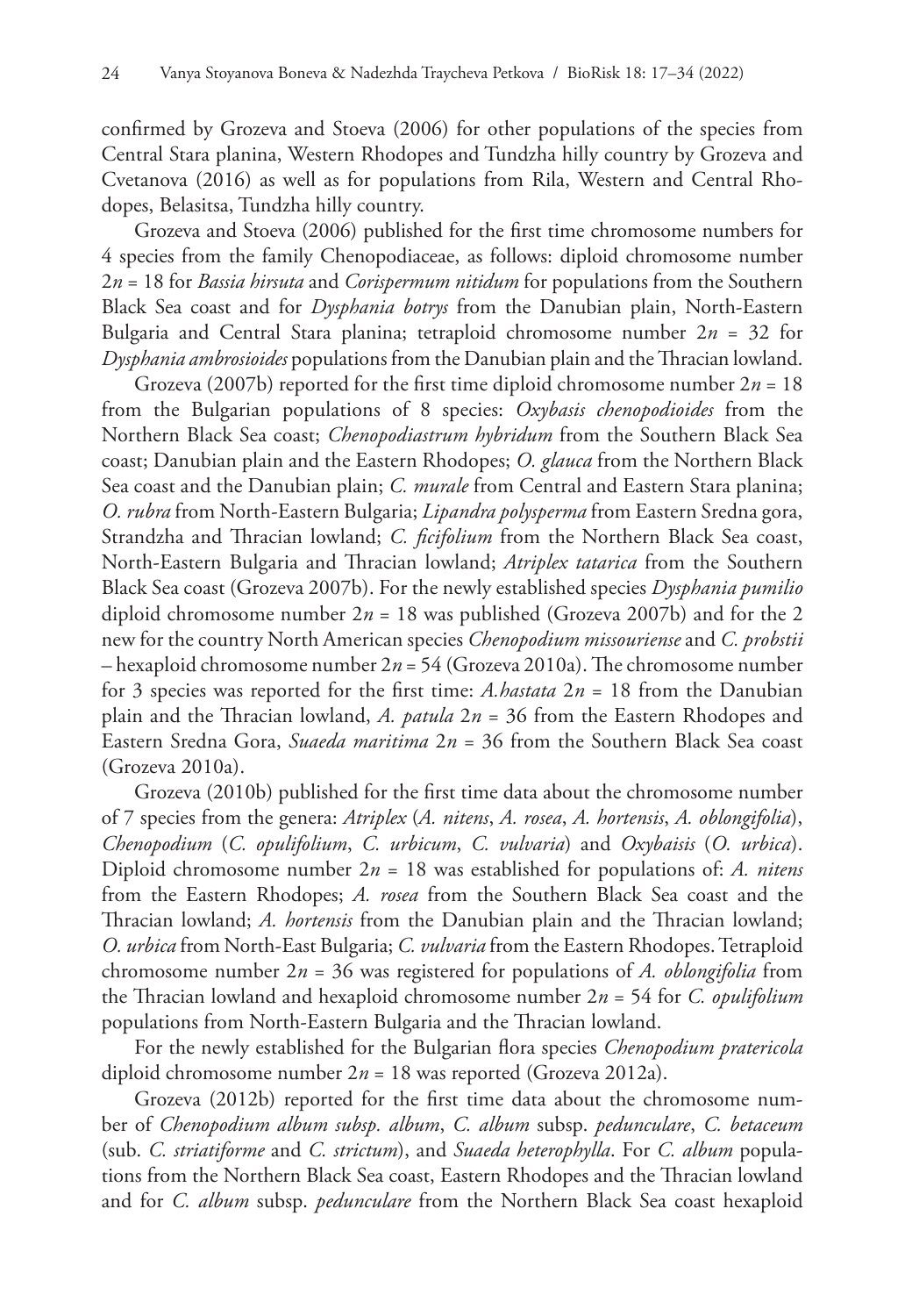chromosome number 2*n* = 54 was reported. For *C. betauceum* populations from the Southern Black Sea coast, Danubian plain and the Eastern Rhodopes tetraploid chromosome number 2*n* = 36 was established. For *S. heterophylla* population from the Southern Black Sea coast diploid chromosome number 2*n* = 18 was reported.

Grozeva and Cvetanova (2013) registered for the first time diploid chromosome number 2*n* = 18 for *Dysphania schraderiana* population from the Eastern Sredna gora mountain. Data about the karyotype of 27 populations of the species from genus *Dysphania* (*D. ambrosioides*, *D. botrys*, *D. multifida*, *D. pumilio* and *D. schraderiana*) was published. Polyploidy and disploidy are cited as basic evolutionary mechanisms in the genus.

Grozeva (2013) reported karyological data about 14 Chenopodiaceae species from their Bulgarian populations. For the first time the chromosome number of the species *Bassia laniflora*, *Salsola tragus* and *Salicornia europaea* subsp. *europaea* was reported for their populations from the Southern Black Sea coast. For *S. tragus* tetraploid chromosome number 2*n* = 36 was registered and for *B. laniflora* and *S. europaea* diploid chromosome number  $2n = 18$ . The chromosome numbers known from literature data about 11 species (*Atriplex oblongifolia*, *A. tatarica*, *Bassia hirsuta*, *Chenopodium album subsp. album*, *C. betaceum* (*sub. C. Strictum*), *Corispermum nitidum*, *Dysphania pumilio*, *Lipandra polysperma*, *Oxybasis chenopodioides*, *O. rubra*, *O. urbica*) were confirmed (Grozeva 2013).

Grozeva (2015a) reported for the first time data about the chromosome number from the Bulgarian populations of 4 species (*Atriplex heterosperma*, *Bassia prostrata*, *Salicornia perennans*, *and Salsola soda*). For *A. heterosperma* population from the Southern Black Sea coast chromosome number 2*n* = 36 was registered. For *B. prostrata* population from the Thracian lowland and for the *S. perennans* and *S. soda* populations from the Southern Black Sea coast diploid chromosome number 2*n* = 18 was reported. The chromosome numbers known from literature data from the Bulgarian populations of two species (*Suaeda heterophylla* and *S. maritima*) were confirmed.

Grozeva (2015b) reported for the first time diploid chromosome number 2*n* = 16 for a *Petrosimonia brachiata* population from the Southern Black Sea coast and confirmed the chromosome number known from Bulgarian populations of *Blitum virgatum*, *Chenopodium album subsp. pedunculare*, *C. probstii*, *C. pratericola*, *Salicornia europaea* subsp. *europaea*, *Suaeda altissima*, *S. maritima*. Data about the karyotype of the species from genus *Bassia* (*B. hirsuta*, *B. laniflora*, *B. prostrata*, and *B. scoparia*) was published (Grozeva and Gospodinova 2016).

The karyological variability was traced and the karyotype of *Blitum virgatum* (Grozeva and Cvetanova 2016), of the species from genus *Salsola* (Grozeva et al. 2018) and genus *Atriplex* (Grozeva 2018a) was established.

Grozeva and Atanassova (2019) studied the karyotype of *Chenopodiastrum murale* and *Ch. hybridum* from their Bulgarian populations. Grozeva et al. (2019b) established diploid chromosome number 2*n* = 16 and described the karyotype of *Petrosimonia brachiatа* from populations of the species from the Southern Black Sea coast. Diploid chromosome number 2*n* = 18 and data about the karyotype of *Oxybasis chenopodioides*, *O. glauca* and *O. urbica* were reported (Grozeva et al. 2019b).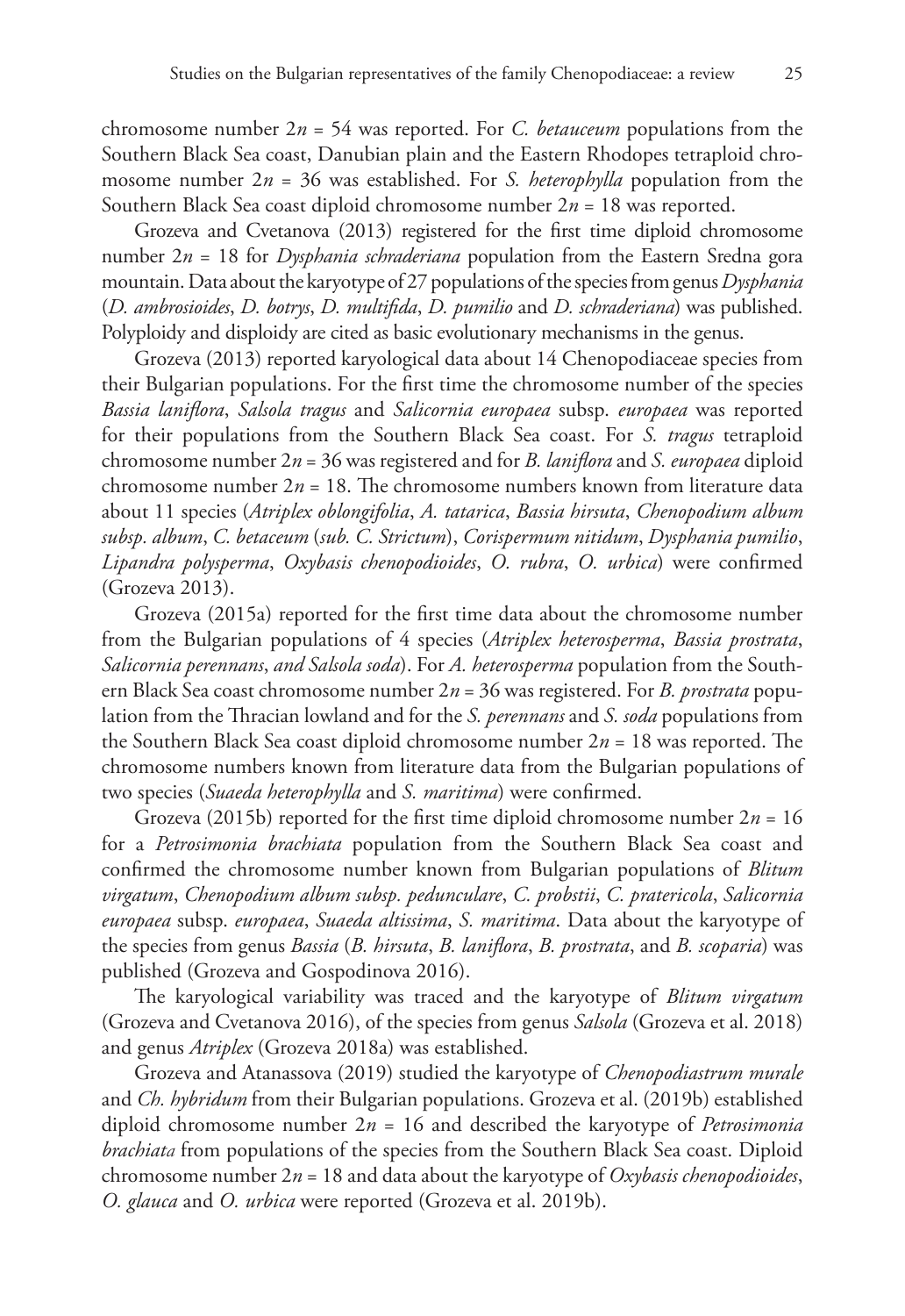For the members of family Chenopodiaceae from their Bulgarian populations diploid ( $2n = 16$ , 18), tetraploid ( $2n = 32, 36$ ) and hexaploid ( $2n = 54$ ) chromosome numbers and two types of chromosomes – metacentric and submetacentric – were found (Grozeva 2018b). Basic chromosome numbers  $x = 9$  and  $x = 8$  were registered with the diploid ones being the dominant, followed by tetraploid and hexaploid species (Grozeva 2018b). According to data by Petrova and Vladimirov (2020), 80.4% of the Chenopodiaceae species have been studied karyologically. The data about the chromosome number of the studied species has been systematized in Chromosome atlas of the Bulgarian vascular plants (Petrova and Vladimirov 2020).

The karyological review showed that until 2021 data about the chromosome number and the karyotype of *Beta vulgaris* subsp. *maritima*, *Camphorosma annua*, *C. monspeliaca*, *Ceratocarpus arenarius*, *Halimione pedunculata*, *H. portucaloides*, *Polycnemum arvense*, *P. heuffelii*, *P. majus*, and *Spinacia oleracea* from their Bulgarian populations was lacking.

#### **Phytochemical studies of Chenopodiaceae in Bulgaria**

According to the Medicinal Plants Act (2000), 11 species of Chenopodiaceae are considered as medicinal plants: *Atriplex rosea*, *Blitum bonus-henricus*, *B. virgatum*, *Camphorosma monspeliaca*, *Chenopodium album* subsp. *album*, *C. vulvaria*, *Dysphania botrys*, *Lipandra polysperma*, *Oxybasis rubra*, *Salicornia europaea*, *Salsola tragus*.

Data on the phytochemical composition of medicinal plants of the family Chenopodiaceae so far are known from the Bulgarian populations of two species, i.e. *B. bonus-henricus* and *B. virgatum*.

The phytochemical investigations of genus *Chenopodium* revealed many compounds with a vast variety of structural patterns. The chenopods contained minerals, primary metabolites- carbohydrates, amino acids, nonpolar constituents, proteins, aromatic cytokinins, hormones and secondary metabolites – flavonoids, saponins, terpenes, sterols, alkaloids and vitamins (Nedialkov and Kokanova-Nedialkova 2020).

The aerial parts of *Blitum*. *bonus-henricus* are a rich source of bioactive compounds. Among them thirty-six compounds were distinguished including twenty-two saponins of eight sapogenins (phytolaccagenin, bayogenin, medicagenic acid, 2β-hydroxygypsogenin, 2β-hydroxyoleanoic acid, 2-hydroxy-30-nor-gypsogenin, 2-hydroxyakebonic acid and akebonic acid), twelve flavonoid glycosides of 6-methoxykaempferol, isorhamnetin, patuletin, spinacetin and two ecdysteroids (20-hydroxyecdysone and polypodine B). It was reported that glycosides of spinacetin and patulenin were the predominant compounds in the aerial parts of *C. bonus-henricus* (Kokanova-Nedialkova et al. 2020; Kokanova-Nedialkova and Nedialkov 2021). The occurrence of sapogenins 2-hydroxy-30-nor-gypsogenin, 2-hydroxyakebonic acid, and akebonic acids was also detected. The flavonoid and saponin-rich fractions showed in vitro hepatoprotective and antioxidant activity comparable to those of flavonoid complex silymarin (60 μg/mL) in a model of metabolic bioactivation, induced by CCl4. (Kokanova-Nedialkova et al. 2020). Nine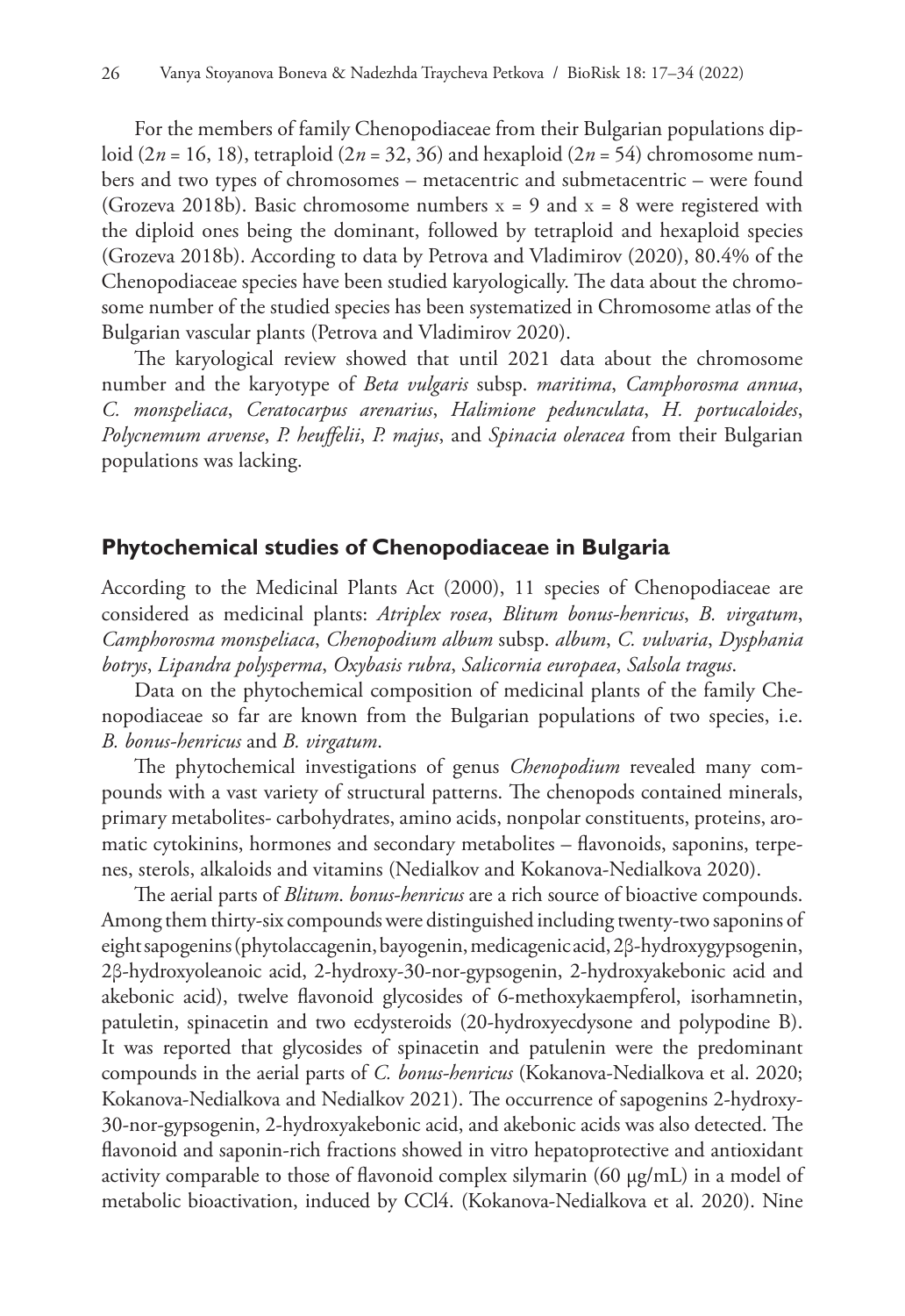flavonol glycosides of patuletin, 6-methoxykaempferol and spinacetin were reported to reduce lipid damage, showed antioxidant activity, neuroprotective, anti-α-glucosidase, and lipase activities and possessed no toxic on the HepG2 cell line (Kokanova-Nedialkova and Nedialkov 2021). *B. bonus-henricus* possessed emollient, laxative, anthelmintic, antianemic and vermifuge properties. It is used also as expectorant and for the treatment of inflammated wounds (Kokanova-Nedialkova et al. 2016; Kokanova-Nedialkova et al. 2009). The MeOH extract (60 µg/ml) of the aerial parts of *C. bonus-henricus* showed hepatoprotective and antioxidant activities comparable to those of flavonoid complex silymarin in an in vitro model of metabolic bioactivation, induced by tetrachloromethane. Along with the decreased MDA quantity and increased level of GSH, seven days pre-treatment of rats with the MeOH extract (100 mg/kg/daily) also prevented the tetrachloromethane-caused oxidative damage by increasing antioxidant enzyme activities (CAT, SOD, GPx, GR and GST) (Kokanova-Nedialkova et al. 2016). Extracts from roots of *C. bonus-henricus* L. radix showed radical scavenging activity evaluated by DPPH assay as IC50 was above 200 µg/ml (Nikolova et al. 2011).Moreover, ecdysteroids (especially 20-hydroxyecdysone, derivatives of makisterone A and polypodine B), triterpene saponins (3-O-**β-D**-glucopyranosyl-phytolaccagenin-28-**α-L**-arabinopyranosyl ester, 3-O-**β**glucuronopyranosyl-bayogenin-28-O-**β**-glucopyranosyl ester, 3-O-**β**-glucopyranosylbayogenin-28-**α**-**L**-arabinopyranosyl ester, 3-O-**β**-glucuronopyranosyl-medicagenic acid-28-**β**-xylopyranosyl(1→4)-**α**-rhamnopyranosyl(1→2)-**α**-arabinopyranosyl ester), 6-methoxyflavonol glycosides(6-methoxykaempferol 3-O-[β-apiofuranosyl(1→2)]-βglucopyranosyl(1→6)-β-glucopyranoside), flavonoid glycosides (spinacetin 3-O-[βapiofuranosyl(1→2)]-β-glucopyranosyl(1→6)-β-glucopyranoside and spinacetin 3-O-gentiobioside) were found in the roots of *B. bonus-henricus* (Kokanova-Nedialkova et al. 2009; Kokanova-Nedialkova et al. 2013; Kokanova-Nedialkova et al. 2015). Spinacetin 3-O-gentiobioside possessed stronger DPPH and ABTS radical scavenging activity (IC<sub>50</sub> 0.44± 0.008 mM and 0.089 ± 0.002 mM) (Kokanova-Nedialkova et al. 2015). Fifteen saponins of six sapogenins were identified in roots of this plant, as saponins bonushenricoside A, 3-O-β-D-glucuronopyranosylbayogenin-28-O-β-Dglucopyranosyl ester, 3-O-β-Dglucuronopyranosyl-medicagenic acid-28-O-β-Dxylopyranosyl (1 → 4)-α-L-rhamnopyranosyl(1 → 2)- α-Larabinopyranosyl ester, 3-O-β-D-glucuronopyranosyl2β-hydroxygypsogenin-28-O-β-D-glucopyranosyl ester (4), 3-O-α-L-rabinopyranosyl-bayogenin-28-O-β-Dglucopyranosyl ester and bonushenricoside B deminstrateds possessed antioxidant and hepatoprotective effect (Kokanova-Nedialkova et al. 2019). Due to their root bioactive compounds infusions from them were used for the treatment of bronchitis, laryngitis, rheumatism, gout, constipation, dermatitis, eczema (Kokanova-Nedialkova et al. 2013). Moreover, the hepatoprotective activity of MeOH extracts from the roots of *C. bonus-henricus* as reported (Kokanova-Nedialkova et al. 2013). The glycosides of phytolaccagenin, bayogenin, medicagenic acid, 2β-hydroxygypsogenin, 2β-hydroxyoleanoic acid and oleanoic acid are a promising and safe class of hepatoprotective agents (Kokanova-Nedialkova et al. 2019). In plant material of *B. bonus-henricus* also sterols and vitamins were detected, especially vitamin C (Kokanova-Nedialkova et al. 2009).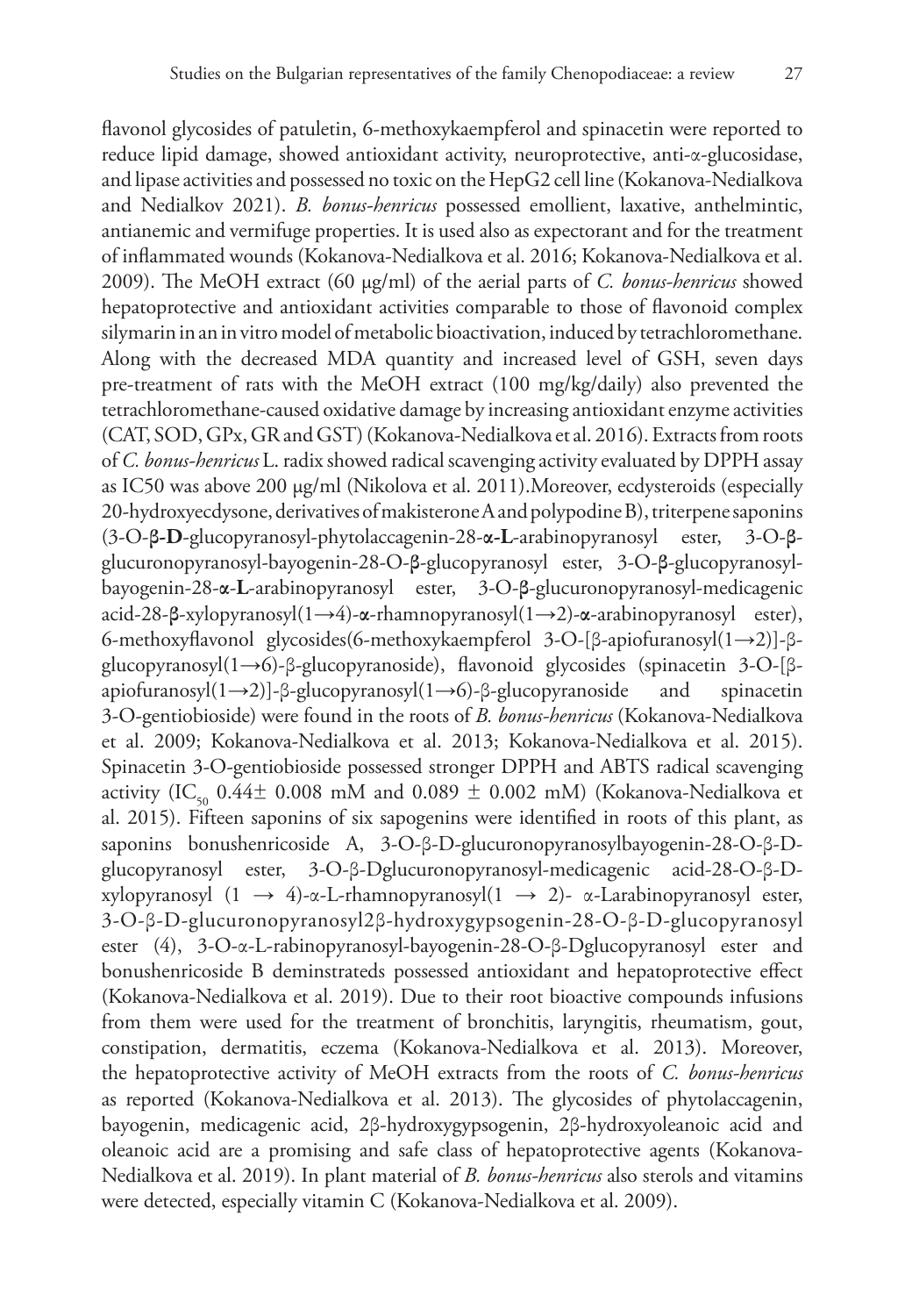Preliminary phytochemical screening of the aerial parts of *Blitum virgatum* shows the presence of carbohydrates, flavonoids, phytosterols, saponins and alkaloids/amins. Moisture content (6.05%) and total ash (12.19%) of aerial parts were also determined (Kokanova-Nedialkova et al. 2014a). The main secondary metabolites found in *B.virgatum* were terpenes (Kokanova-Nedialkova et al. 2009). This group of monocyclic hydrocarbon monoterpenoids includes limonene, α-terpinene and its γ-isomer, α-terpinоlen, β-phellandrene and three related derivatives that were found in this plant. It contains also aromatic monoterpenoid p-cymene, carvacrol, tymol, α-pinene and β-pinene, camphor and camphene, monocyclic sesquiterpenoids as β-caryophyllene (Kokanova-Nedialkova et al. 2009) and the oleanane triterpene 30-normedicagenic acid (Kokanova-Nedialkova et al. 2014b). The aerial parts of this plant also contain phenolic compounds. New flavonol glycosides were detected as 6-methoxy kaempferol-3-O-β-gentiobioside, gomphrenol-3-Oβ-gentiobioside and gomphrenol-3-O-[6-O-(β-Dglucopyranosyl)-β-D-glucopyranoside], as well as the already known compounds patuletin-3-O-β-gentiobioside and spinacetin-3-O-β-gentiobioside. The decoction prepared from *C. foliosum* was evaluated as a potential source of flavonoids with a radical-scavenging activity. The highest radical-scavenging activity evaluated by DPPH and ABTS methods were patuletin-3-O-β-gentiobioside and 6-methoxykaempferol-3-O-βgentiobioside, which were comparable with those of classic antioxidant ascorbic acid (Kokanova-Nedialkova et al. 2014a). The new acylated flavonol triglycoside namely gomphrenol-3-O-(5'''-O-E-feruloyl)-β-D-apiofuranosyl-(1→2)[β-Dglucopyranosyl-(1→6)]-β-D-glucopyranoside was also identified in the aerial parts of the plant collected from Beglika, Western Rhodopes, Bulgaria. This compound demonstrated low activity radical scavenging activity evaluated by DPPH and ABTS radicals and lack of antioxidant activity evaluated FRAP assay and inhibition of lipid peroxidation (LP) in the linoleic acid system by the ferric thiocyanate method. However, in combination with CCl4, gomphrenol-3-O-(5'''-O-E-feruloyl)-β-D-apiofuranosyl-(1→2)[β-D-glucopyranosyl-  $(1\rightarrow 6)$ ]-β-D-glucopyranoside reduced the damage caused by the hepatotoxic agent and preserved cell viability and GSH level, decreased LDH leakage and reduced lipid damage at the highest concentration (100 µg/mL) (Kokanova-Nedialkova et al. 2014b).

## **References**

Act MP (2000) Darzhaven vestnik, 29/07.04, 2000. [in Bulgarian]

- Akhani H, Edwards G, Roalson EH (2007) Diversification of the Old World Salsoleae s.l. (Chenopodiaceae): Molecular phylogenetic analysis of nuclear and chloroplast data sets and a revised classification. International Journal of Plant Sciences, 168(6): 931–956. <https://doi.org/10.1086/518263>
- Andreev N (1992) Chenopodiaceae. In: Kozhuharov S (Ed.) Field Guide to the vascular plants in Bulgaria. Naouka & Izkoustvo, Sofia, 326–335. [in Bulgarian]
- Assyov B, Petrova A, Dimitrov D, Vassilev R (2012) Conspectus of the Bulgarian vascular flora. Distribution maps and floristic elements. Sofia. Bulgarian Biodiversity Foundation.
- Assyov B, Petrova A [Eds] (2006) Conspectus of the Bulgarian vascular flora. Distribution maps and floristic elements. Bulgarian Biodiversity Foundation, Sofia.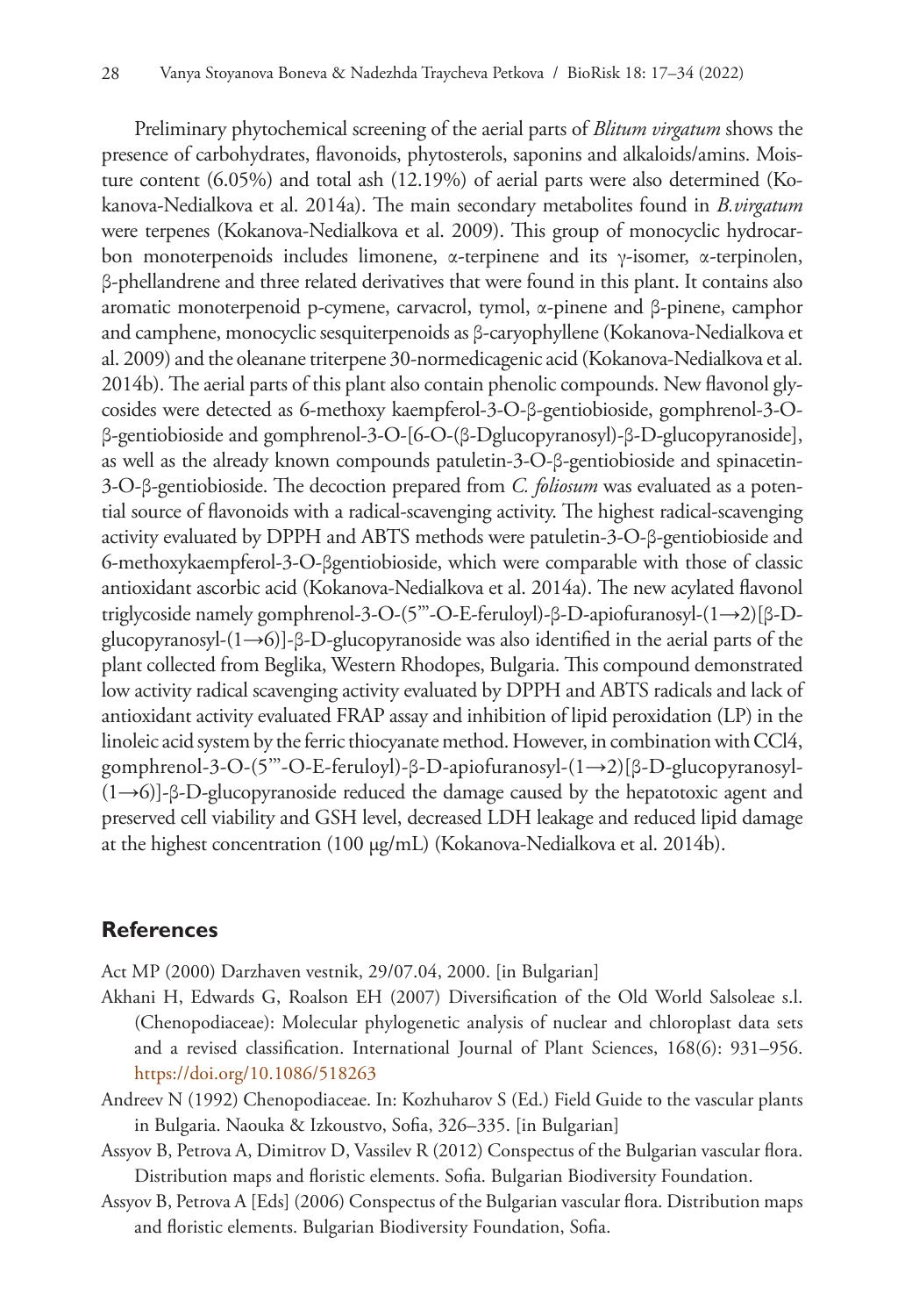Baev S (1947) Botanical Outings. Bulgarian Academy Press. [in Bulgarian]

- Biological diversity act (2007) SG issue 77/2002; SG Issue No. 2001/200 94/2007. [http://](http://chm.moew.government.bg/) [chm.moew.government.bg/](http://chm.moew.government.bg/)
- Bornmüller JFN (1888) Beiträge zur Kenntnis der Flora des bulgarischen Küstenlandes. Botanisches Centralblatt 36: 152–153.
- Cheshmedzhiev IV (1976) Reports. In: Löve Á (Ed.) IOPB chromosome number reports LIV. Taxon 25(5/6): 642–643 (631–649).<https://doi.org/10.1002/j.1996-8175.1976.tb03496.x>
- Cheshmedzhiev I (1988) New materials and chorological data for the flora of Bulgaria. Fitologiya 35: 58–63. [in Bulgarian]
- Davidov B (1904) Contribution of the investigation to the Shumen district. Sborn. Nar. Umotv. Nauka Knizhn. 20: 1–54 (in Bulgarian).
- Davidov B (1905) Contribution to the investigation of the flora of Varna district. Sborn. Nar. Umotv. Nauka Knizhn. 21: 1–73. [in Bulgarian]
- Davidov B (1905) Contribution to the study of the flora of Varna county. Compendium of Folk Minds, Science and Paper 21: 1–73.
- Delipavlov DD, Cheshmedzhiev IV (1984) New data and critical notes on the Bulgarian flora. Fitologiia 26: 60–68.<https://agris.fao.org/agris-search/search.do?recordID=US201302011527>
- Delipavlov D, Cheshmedzhiev I (2011) Key to the Plants in Bulgaria. Agrarian University Academy Press, Plovdiv. [in Bulgarian]
- Delipavlov D, Dimitrov S (1973) Beitrag zum Studium der Flora Bulgariens. Feddes Repertorium 83(7‐8): 489–493.<https://doi.org/10.1002/fedr.19730830704>
- Directive 92/43/EEC (1992) Directive 92/43/EEC. <http://www.biodiversity.bg/>
- Fuentes-Bazan S, Uotila P, Borsch T (2012) A novel phylogeny-based generic classification for Chenopodium sensu lato, and a tribal rearrangement of Chenopodioideae (Chenopodiaceae). Willdenowia 42: 5–24.<https://doi.org/10.3372/wi.42.42101>
- Georgiev S (1889) Materials for the flora of south Bulgaria (Trakia). Sborn Nar Umotv Naouka Knizhn 1: 22–24. [in Bulgarian]
- Grozeva N (2004) Family Chenopodiaceae plants with conservation value. Journal of Balkan Ecology 7(2): 125–134.
- Grozeva N (2005) The Flora of Atanasovsko Lake Natural Reserve. In: Gruev P, Nikolova M, Donev A (Eds) Proceedings of the Balkan scientific conference of biology, Plovdiv, Bulgaria, 19–21 May 2005: 381–396. [CD-format]
- Grozeva N (2007a) *Chenopodium pumilio* (Chenopodiaceae): A new species to the Bulgarian flora. Phytologia Balcanica 13(3): 331–334.
- Grozeva N (2007b) Reports (1623–1630) In: Kamari G, Felber F, Garbari F (Eds) Mediterranean chromosome number reports –17, Flora Mediterranea 17: 299–307.
- Grozeva N (2009) Variation and evolutionary trends of genus *Chenopodium* L. (Goosefoots) in Bulgaria. Ph.D. thesis, Institute of Botany, BAS, Bulgaria.
- Grozeva N (2010a) Reports (1709–1714) In: Kamari G, Blanché C, Siljak-Yakovlev S (Eds) Mediterranean chromosome number reports –20. Flora Mediterranea 20: 260–265.
- Grozeva N (2010b) Reports (1715–1721) In: Kamari G, Blanché C, Siljak-Yakovlev S (Eds) Mediterranean chromosome number reports –20. Flora Mediterranea 20: 266–272.
- Grozeva N (2011) *Chenopodium bonus-henricus* L. (Perennial Goosegoot) in Bulgaria: II. Morphology, chorology and ecology. Trakia Journal of Sciences 9(3): 8–12.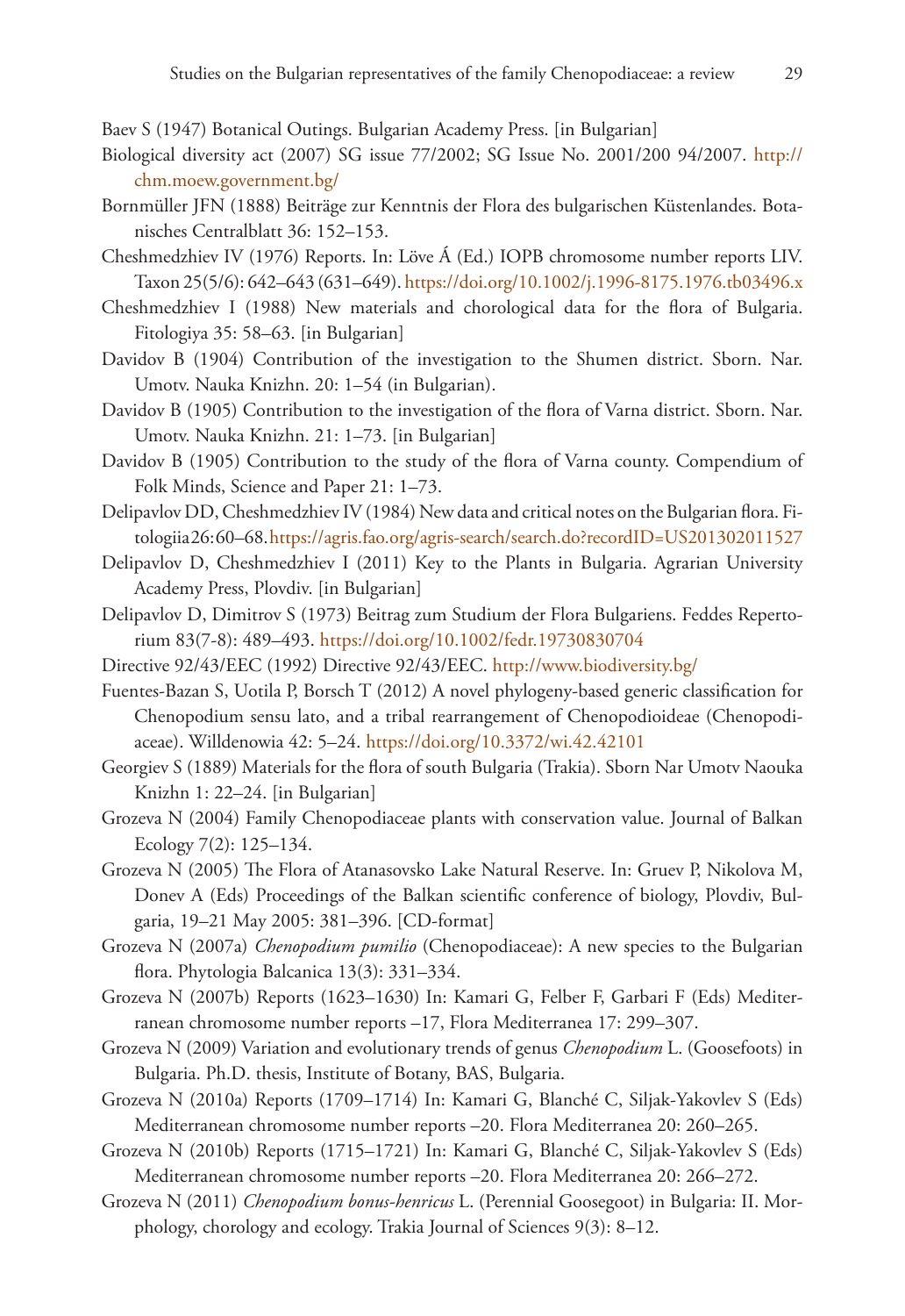- Grozeva N (2012a) *Chenopodium pratericola* (Chenopodiaceae): A new alien species for the Bulgarian flora. Phytologia Balcanica 18(2): 121–126.
- Grozeva N (2012b) Reports (1763–1758). In: Kamari G, Blanché C, Siljak-Yakovlev S (Eds) Mediterranean chromosome number reports –22. Flora Mediterranea 22: 226–231. <https://doi.org/10.7320/FlMedit22.211>
- Grozeva N (2013) IAOP/IOPB Chromosome data 16. In: Marhold K (Ed.) IAOP/IOPB column. Taxon 62(3): 1356, E2–E4. <https://doi.org/10.12705/626.41>
- Grozeva N (2014) A comparative morphological characteristics of *Chenopodium album* L., *C. missouriense* Aellen and *C. probstii* Aellen. Turkish Journal of Agricultural and Natural Sciences 2: 1949–1954.
- Grozeva N (2015a) Reports (1852–1858). In: Kamari G, Blanche C, Siljak-Yakovlev S (Eds) Mediterranean chromosome number reports – 25. Flora Mediterranea 25: 150–156. <https://doi.org/10.7320/FlMedit25.143>
- Grozeva N (2015b) Reports. In: Marhold K (Ed.) IAPT/IOPB chromosome data 19. Taxon 64(5): 1071, E1–E21. <https://doi.org/10.12705/645.34>
- Grozeva NH (2018a) Karyological study of genus *Atriplex* L. in Bulgaria. Bulgarian Journal of Agricultural Science 24(1): 52–58.
- Grozeva NH (2018b) Karyological and morphological studies of Chenopodiaceae family in Bulgaria. DSc thesis. Trakia University (Bulgaria).
- Grozeva N, Atanassova S (2019) Karyology of the *Chenopodiastrum* s. Fuentes et al. (Amaranthaceae) from Bulgaria. Bulgarian Journal of Agricultural Science 25(Suppl 3): 131–135.
- Grozeva N, Cvetanova Y (2008) Variability among the populations of two *Chenopodium* genus species. Proceedings 7 Scientific Conference of Ekology and Health, Academic Publishing House of Agrarian University. Plovdiv (Vol. 135140). Bulgaria.
- Grozeva N, Cvetanova Y (2011) *Chenopodium bonus-henricus* L. (Perennial Goosefoot) in Bulgaria: I. Population variability. Trakia Journal of Sciences 9(3): 1–7.
- Grozeva N, Cvetanova Y (2013) Karyological and morphological variations within the genus *Dysphania* (Chenopodiaceae) in Bulgaria. Acta Botanica Croatica 72(1): 49–69. [https://](https://doi.org/10.2478/v10184%E2%80%93012-0017-5) [doi.org/10.2478/v10184–012-0017-5](https://doi.org/10.2478/v10184%E2%80%93012-0017-5)
- Grozeva N, Cvetanova Y (2016) Karyological and morphological variations within *Blitum virgatum* L. Trakia Journal of Sciences 1(1): 16–23. <https://doi.org/10.15547/tjs.2016.01.002>
- Grozeva N, Gospodinova S (2016) Karyological study of genus *Bassia* All. in Bulgaria. Trakia Journal of Sciences 2(2): 158–162.<https://doi.org/10.15547/tjs.2016.02.007>
- Grozeva N, Stoeva M (2006) Reports (1456–1462) In: Kamari G, Felber F, Garbari F (Eds) Mediterranean chromosome number reports – 16. Flora Mediterranea 16: 400–408.
- Grozeva N, Todorova M (2014) Karyological and morphological variations within *Bassia hirsuta* (L.) Asch. in Bulgaria. Trakya University Journal of Natural Sciences 15(1): 17–23. <https://dergipark.org.tr/en/pub/trkjnat/issue/25382/267872>
- Grozeva N, Miteva Ch, Ivanov P, Videv V (2004) Flora of Atanasovsko Lake Natural Reserve presented through Web-based information system. Journal of Balkan Ecology 7(4): 362–373.
- Grozeva N, Terzieva S, Gerdzhikova M, Pavlov D (2018) Chromosome and pollen morphology of *Salsola soda* L. and *Salsola tragus* L. in Bulgaria. Bulgarian Journal of Agricultural Science 24(1): 59–67.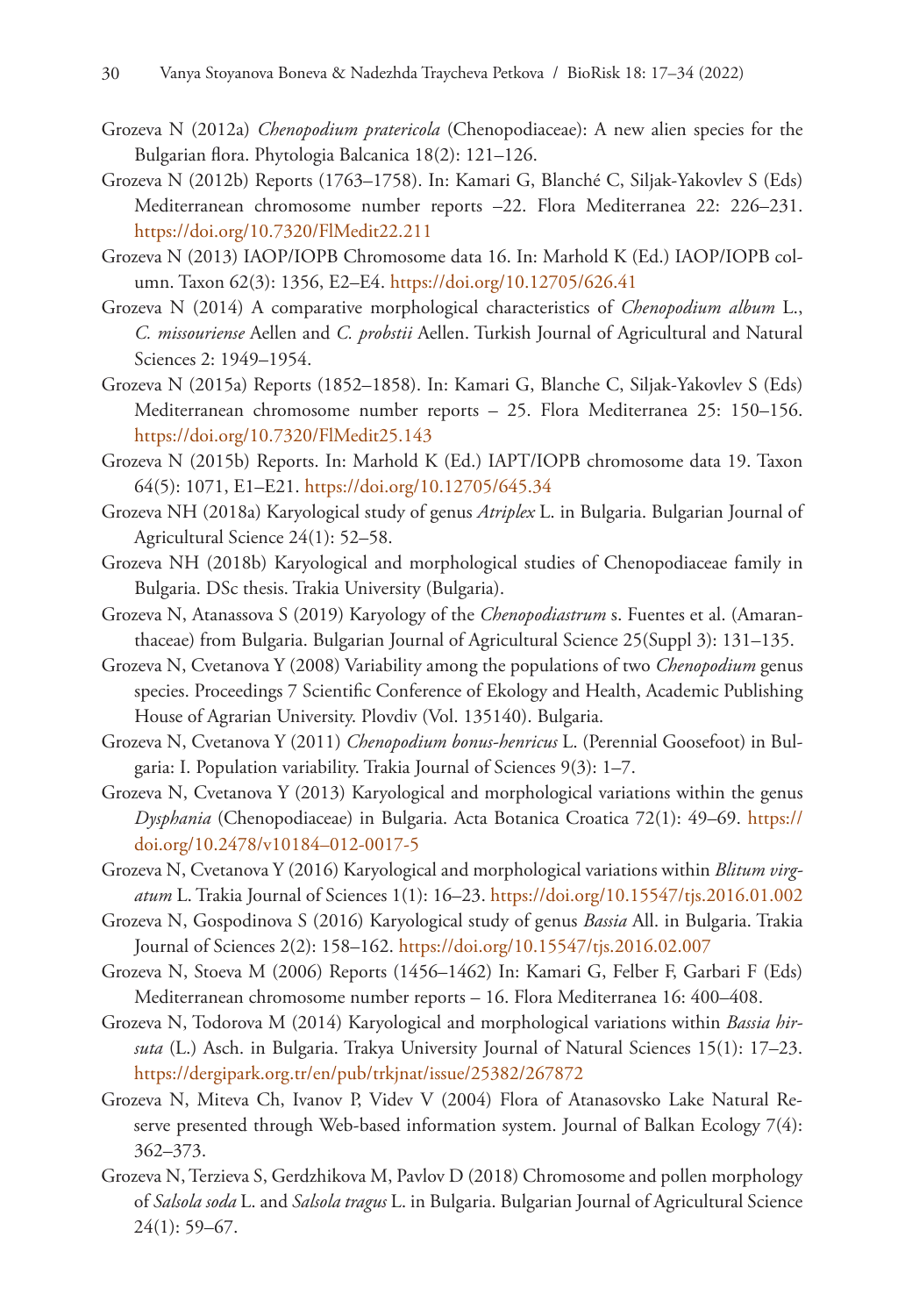- Grozeva N, Todorova M, Pavlov D (2019a) Karyological and morphological variation within *Petrosimonia brachiata* Bunge in Bulgaria. Botanica Serbica 43(1): 13–21. [https://doi.](https://doi.org/10.2298/BOTSERB1901013G) [org/10.2298/BOTSERB1901013G](https://doi.org/10.2298/BOTSERB1901013G)
- Grozeva N, Atanassova S, Terzieva S (2019b) Karyological study of genus *Oxybasis* Kar. & Kir. in Bulgaria. Bulgarian Journal of Agricultural Science 25(Suppl. 3): 124–130.
- Iamonico D (2014) Taxonomical, morphological, ecological and chorological notes on *Oxybasis chenopodioides* and *O. rubra* (Chenopodiaceae) in Italy. Hacquetia 13(2): 297–302. <https://doi.org/10.2478/hacq-2014-0005>
- Iamonico D (2019) Remarks on the subfam. Betoideae (Chenopodiaceae/Amaranthaceae sensu APGIV). Phytotaxa 400(3): 145–164.<https://doi.org/10.11646/phytotaxa.400.3.3>
- Ilyin MM (1936) Chenopodiaceae. In: Komarova VL (Ed.) Flora USSR. USSR, 2–354.
- Kadereit G, Borsch T, Weising K, Freitag H (2003) Phylogeny of Amaranthaceae and Chenopodiaceae and the evolution of C4 photosynthesis. International Journal of Plant Sciences 164(6): 959–986. <https://doi.org/10.1086/378649>
- Kadereit G, Mavrodiev EV, Zacharias EH, Sukhorukov AP (2010) Molecular phylogeny of Atripliceae (Chenopodioideae, Chenopodiaceae): Implications for systematics, biogeography, flower and fruit evolution, and the origin of C4 photosynthesis. American Journal of Botany 97(10): 1664–1687. <https://doi.org/10.3732/ajb.1000169>
- Kadereit G, Piirainen M, Lambinon J, Vanderpoorten A (2018) Cryptic taxa should have names: Reflections in the glasswort genus Salicornia (Amaranthaceae), TAXON International Journal of Taxonomy, Phylogeny and Evolution, Taxon 61: 1227–1239. [https://doi.](https://doi.org/10.1002/tax.616005) [org/10.1002/tax.616005](https://doi.org/10.1002/tax.616005)
- Kiryakov K, Dimitrov S, Delipavlov D (1951) Contribution to the investigation of the medicinal vegetation of the Central Stara Planina Mt (Boroushtitsa – peak Balvan). Godishnik na Darzavnia Univeristet v Plovdiv, Agronomicheski Fakultet 5: 1949–1950, 295–326. [in Bulgarian]
- Kokanova-Nedialkova Z, Nedialkov PT, Nikolov SD (2009) The genus *Chenopodium*: Phytochemistry, ethnopharmacology, and pharmacology. Pharmacognosy Reviews 3: 280–306.
- Kokanova-Nedialkova Z, Simeonova R, Kondeva-Burdina M, Nikolov S, Heilmann J, Nedialkov P (2013) Triterpene saponins from *Chenopodium bonus-henricus* roots. Planta Medica 79(13): PI57. <https://doi.org/10.1055/s-0033-1352146>
- Kokanova-Nedialkova Z, Nedialkov PT, Nikolov SD (2014a) Pharmacognostic investigations of the aerial parts of *Chenopodium foliosum* Asch. and radical-scavenging activities of five flavonoids isolated from methanol extract of the plant. Pharmacognosy Journal 6(4): 43– 48.<https://doi.org/10.5530/pj.2014.4.6>
- Kokanova-Nedialkova Z, Kondeva-Burdina M, Zheleva-Dimitrova D, Bücherl D, Nikolov S, Heilmann J, Nedialkov PT (2014b) A new acylated flavonol glycoside from *Chenopodium foliosum*. Records of Natural Products 8(4): 401–406.
- Kokanova-Nedialkova Z, Kondeva-Burdina M, Zheleva-Dimitrova D, Tzankova V, Nikolov S, Heilmann J, Nedialkov PT (2015) 6-Methoxyflavonol glycosides with in vitro hepatoprotective activity from *Chenopodium bonus-henricus* roots. Natural product communications 10(8): e1934578X1501000816. <https://doi.org/10.1055/s-0035-1565573>
- Kokanova-Nedialkova Z, Nedialkov P, Kondeva-Burdina M, Simenova R, Tsankova V, Nikolov S (2016) Good king-henry (*Chenopodium bonus-henricus* L.) – a source of hepatoprotective flavonoids. Planta Medica 82(S01): P840.<https://doi.org/10.1055/s-0036-1596856>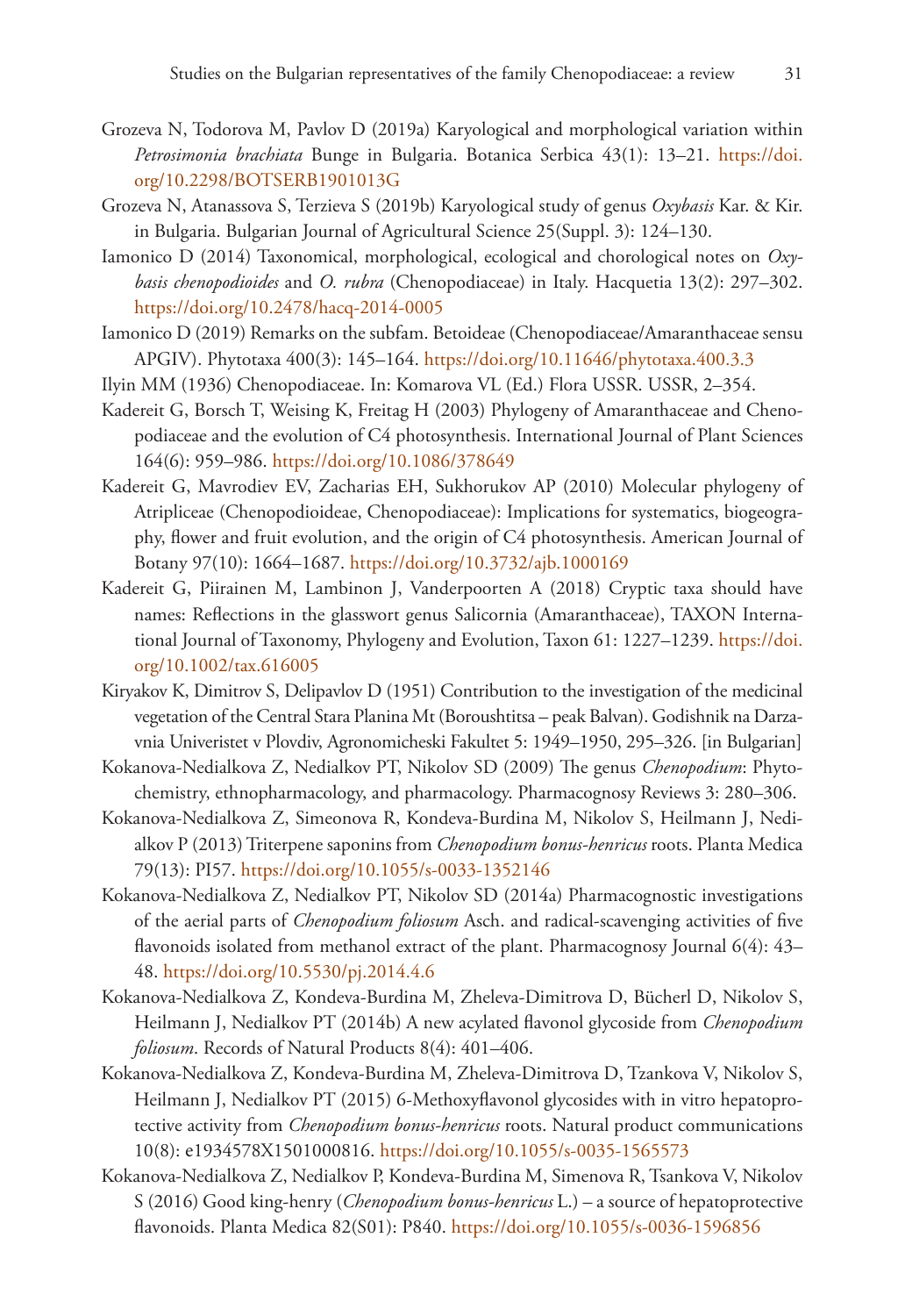- Kokanova-Nedialkova Z, Nedialkov PT, Momekov G (2019) Saponins from the roots of *Chenopodium bonus-henricus* L. Natural Product Research 33(14): 2024–2031. [https://doi.org](https://doi.org/10.1080/14786419.2018.1483928) [/10.1080/14786419.2018.1483928](https://doi.org/10.1080/14786419.2018.1483928)
- Kokanova-Nedialkova Z, Kondeva-Burdina M, Nedialkov PT (2020) Neuroprotective, anti-αglucosidase and prolipase active flavonoids from Good King Henry (*Chenopodium bonus-henricus* L.). Natural Product Research: 1–5. <https://doi.org/10.1080/14786419.2020.1784172>
- Kokanova-Nedialkova Z, Nedialkov P (2021) Validated UHPLC-HRMS method for simultaneous quantification of flavonoid contents in the aerial parts of *Chenopodium bonus-henricus* L. (wild spinach). Pharmacia 68: е597. <https://doi.org/10.3897/pharmacia.68.e69781>
- Kolev ID (1956) Investigation of weed dissemination on the Sofia plain. Vissh Selskostopanski Inst. "Georgi Dimitrov". Agron. Fakul. Nauch. Trudove 3: 139–173. [in Bulgarian]
- Kolev I (1959) Floristic notes. Vissh Selskostopanski Inst. "Georgi Dimitrov". Agronomicheski Fakultet Nauchni Trudove 6: 413–421. [in Bulgarian]
- Kovachev V (1903) Addition to the Flora of the Region of Rouse. Periodichesko Spisanie na Bulkgarskoto Knizhovno Drouzhestvo v Sofia 63: 721–723.
- Kožuharov S, Kuzmanov B (1969) Chromosome numbers of flowering plants in Bulgaria. 2. Izv. Bot. Inst. (Sofia) 19: 109–115.
- Kühn U, Bittrich V, Carolin R, Freitag H, Hedge IC, Uotila P, Wilson PG (1993) Chenopodiaceae. In: Kubitzki K, Rohwer JG, Bittrich V (Eds) Flowering Plants Dicotyledons. The Families and Genera of Vascular Plants vol 2. Springer, Berlin, Heidelberg. [https://doi.](https://doi.org/10.1007/978-3-662-02899-5_26) [org/10.1007/978-3-662-02899-5\\_26](https://doi.org/10.1007/978-3-662-02899-5_26)
- Markova M (1968) Karyological study of *Epimedium pubigerum* (DC) Morren and Decne and *Chenopodium multifidum* L. Comptes Rendus delAcademie Bulgare des Sciences 21: 51–53.
- Masson R, Kadereit G (2013) Phylogeny of Polycnemoideae (Amaranthaceae): Implications for biogeography, character evolution and taxonomy. Taxon 62(1): 100-111. [https://doi.](https://doi.org/10.1002/tax.621009) [org/10.1002/tax.621009](https://doi.org/10.1002/tax.621009)
- MeshinevT, Velchev V, Apostolova I, Vasilev V (1994) Flora and vegetation on the sand dunes in the area of the tourist complex Sunny Beach. Institute of Botany, Sofia, 64 pp. [with map]
- Michev T, et al. (2003) Management of the Maintained Reserve "Atanasovsko Lake". BSPOBZ. MOEW, Bulgaria.
- Mosyakin SL (2018) Notes on taxonomy and nomenclature of *Chenopodium acerifolium* and *C. betaceum* (*C. strictum* auct.) (Chenopodiaceae). Phytotaxa 324(2): 139–154. [https://](https://doi.org/10.11646/phytotaxa.324.2.3) [doi.org/10.11646/phytotaxa.324.2.3](https://doi.org/10.11646/phytotaxa.324.2.3)
- Nedialkov PT, Kokanova-Nedialkova Z (2020) Bioactive Compounds of Goosefoot (Genus *Chenopodium*). In: Murthy HN, Paek KY (Eds) Bioactive Compounds in Underutilized Vegetables and Legumes. Reference Series in Phytochemistry. Springer, Cham, 1–24. [https://doi.org/10.1007/978-3-030-44578-2\\_7-1](https://doi.org/10.1007/978-3-030-44578-2_7-1)
- Neichev I (1905) About the flora of Sevlievo and Gabrovo. Trav Soc Bulg Sci Nat 4–8: 56–58. [in Bulgarian]
- Nikolova M, Evstatieva L, Nguyen TD (2011) Screening of plant extracts for antioxidant properties. Botanica Serbica 35(1): 43–48. [https://botanicaserbica.bio.bg.ac.rs/arhiva/](https://botanicaserbica.bio.bg.ac.rs/arhiva/pdf/2011_35_1_529_full.pdf) [pdf/2011\\_35\\_1\\_529\\_full.pdf](https://botanicaserbica.bio.bg.ac.rs/arhiva/pdf/2011_35_1_529_full.pdf)
- Panov P (1975) Floristic materials and critical notes. iI. Fitologiia 1: 88–96. [in Bulgarian]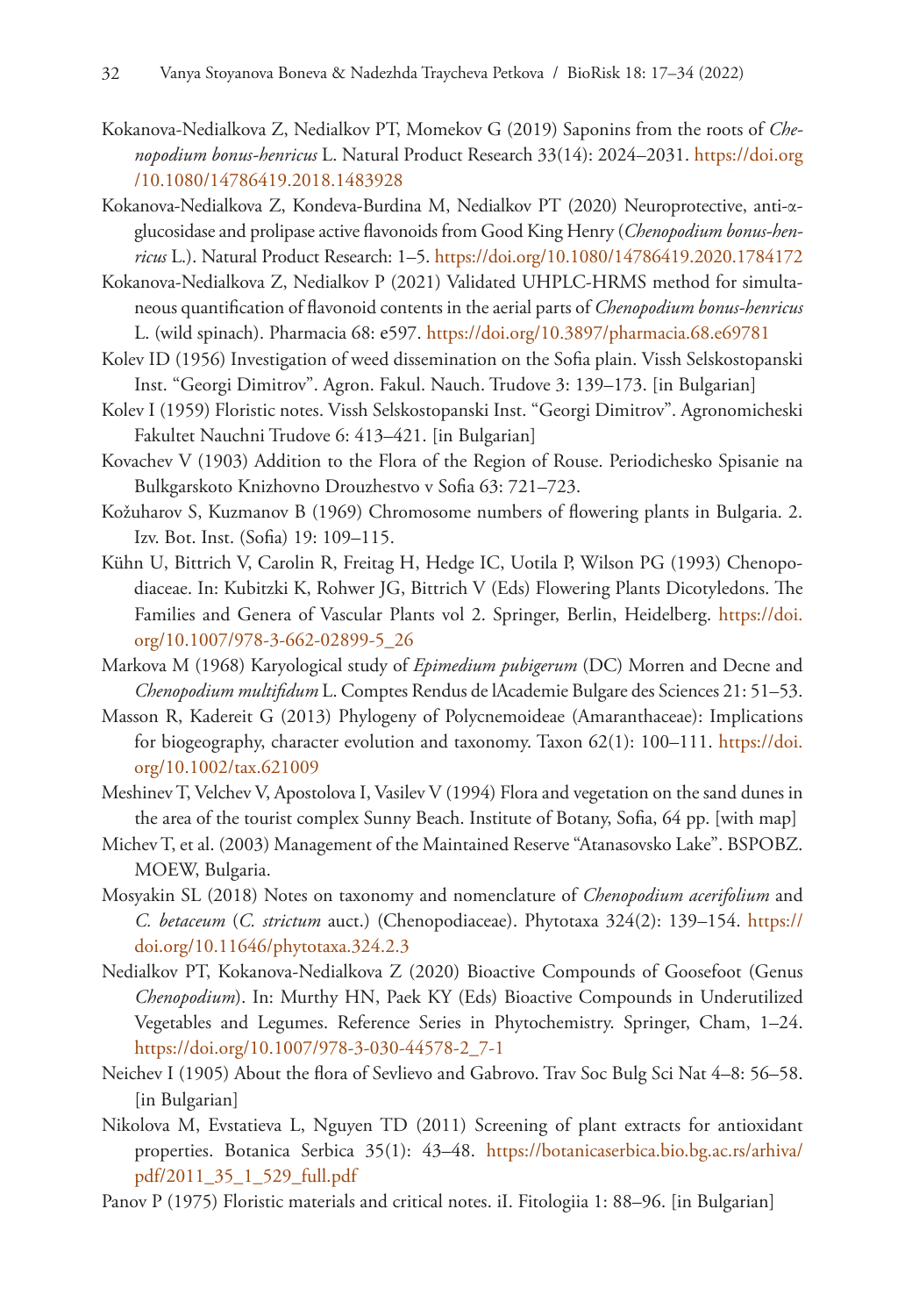- Panov P (1987) Newly registered plants for the flora of Bulgaria. In: Kuzmanov B (Ed.) Works of the Fourth National Conference on Botany (Sofia). item 1: 103–107.
- Peev D, et al. [Eds] (2015) Red Book of the Republic of Bulgaria. item 1. Plants and Fungi. BAS, Ministry of Environment and Water. Sofia, Bulgaria.
- Petkov St (1907) Contribution to the flora of the southern corner of the Bulgarian Black Sea coast. Periodic journal of the Bulgarian Literary Society (Sofia) 17(2): 17–18.
- Petrova A, Vladimirov V (2020) Chromosome atlas of the Bulgarian vascular plants. Phytologia Balcanica: International Journal of Balkan Flora and Vegetation 26(2): 217–427.
- Philipova-Marinova M, Ivanov D, Dimitrov D (1997) Flora and vegetation in the region of Shabla-Lake Lakes and adjacent territories, BSPB report. Sofia, Bulgaria.
- Popova M, Ceschmedjiev I (1978) Reports. In: Löve Å (Ed.) IOPB chromosome number reports LXI. Taxon 27: 375–392. <https://doi.org/10.1002/j.1996-8175.1978.tb04261.x>
- Rechinger K (1933) Ergebnisse einer botanischen Reise nach Bulgarien. Mag. Bot. Lap. 33: е48. <https://doi.org/10.1002/fedr.4870332702>
- Stefanov B (1943) Phyto-geographic elements of Bulgaria. In: Symposium of Bulgarian Academy of Science and art., Branch nature and math N°19: b. XXIX.
- Stoyanov D (2009) Integrated management plan for protected area "Pomorie Lake" (Bg0000152) under the Pomorie Protected Area Directive (Bg0000620) under the Habitats Directive "Pomorie Lake" and Ramsarsko Place "Pomorie Lake".
- Stoyanov N, Stefanov B (1924) Flora of Bulgaria. Ed. 1., item 1, Science and Art. Sofia, Bulgaria.
- Stoyanov N, Stefanov B (1933) Flora of Bulgaria. Ed. 2, Ed. Gutenberg. Sofia, Bulgaria.
- Stoyanov N, Stefanov B (1948) Flora of Bulgaria. Ed. 3, Univ. Ed. Sofia, Bulgaria.
- Stoyanov N, Kitanov B, Velchev V (1954) Plants fasteners of erosion terrains in the arda river basin. Nature 1: 20–23.
- Stoyanov N, Stefanov B, Kitanov B (1966) Flora of Bulgaria. Ed. 4, vol. 1. Nauka & Izkustvo, Sofia. [in Bulgarian]
- Stranski I (1921) Contribution à la flore des Rhodopes centrales. Dokladi na Bulgarskata Akademiâ na Naukite 16: 3–147. [in Bulgarian]
- Todorova M, Grozeva N, Pleskuza L, Yaneva Z, Gerdgikova M (2014) Relationship between soil salinity and *Bassia hirsuta*, *Salicornia europaea* agg. and *Petrosimonia brachyata* distribution on the territory of Pomorie lake and Atanasovsko lake. Agricultural Science and Technology 6(4): 465–470.
- Toshev A (1895) Materials on the flora of Bulgaria. Periodichno spisanie na balgarskoto knizhovno druzhestvo 49–50: 329–356. [In Bulgarian]
- Tzonev R, Gussev C (2015) Communities of annual halophytes in coastal salt marshes at the Black Sea. Red data book of the Republic of Bulgaria 3: 49–50.
- Tzonev R, Lysenko T, Gussev C, Zhelev P (2008) The halophytic vegetation in South-East Bulgaria and along the Black Sea coast. Bioloski Institut Jovana Hadzija. Hacquetia 7(2): 95–121.<https://doi.org/10.2478/v10028-008-0006-3>
- Uotila P (2011) Chenopodiaceae (pro parte majore). In: Euro+ Med Plantbase-the information resource for Euro-Mediterranean plant diversity. Euro+ med plantbase.
- Urumov I (1897) Materials on the flora of Lovech district. Sborn. Nar. Umotv. Naouka Knizhn. 14: 3–85. [in Bulgarian]